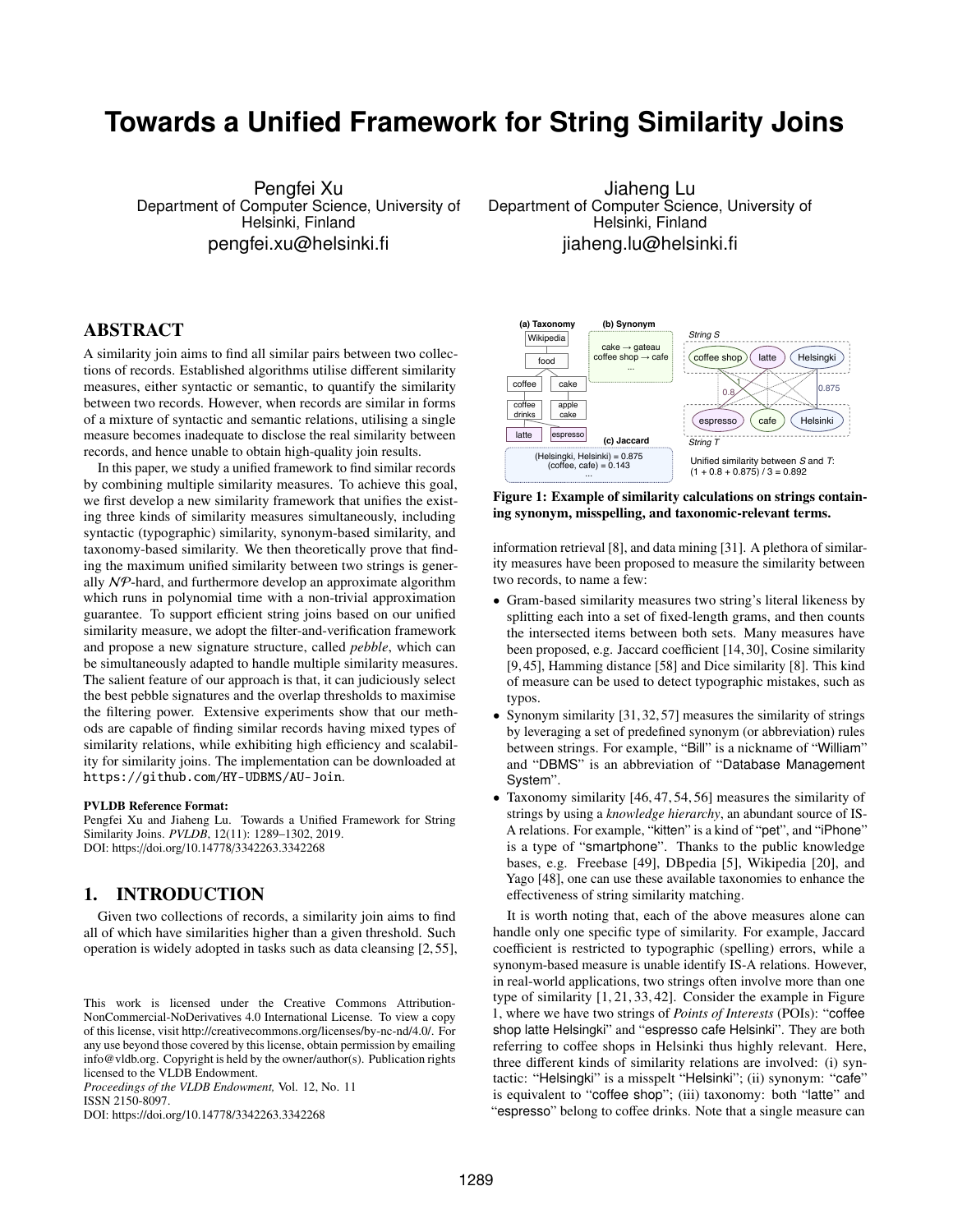only surface a portion of similarity and hence unfeasible to obtain the full knowledge of their relation. Naturally, an open question arises: *Is there a unified similarity measure that can capture multiple kinds of similarity relations simultaneously?* Note that this problem cannot be solved trivially by combing the results from different similarity measures, because such a method cannot apply multiple measures on different segments of one string simultaneously, as in the above POI example.

This paper addresses that open question by designing a new similarity measure combining all aforementioned measures. In particular, given two strings *S* and *T*, we calculate the unified similarity in two phases: (i) compute individual similarities between two *segments* (substrings) of *S* and *T* with different measures respectively, and then (ii) aggregate them together to compute the final similarity by finding the maximum matching in a bipartite graph, where the weight of each edge is the individual segment similarity. Note that the standard maximum matching in a bipartite graph admits poly-nomial algorithms, e.g., Hungarian algorithm [\[38\]](#page-12-13) in  $O(n^3)$  time, where *n* is the maximal number of vertices in one-side of a bipartite graph. Unfortunately, our careful investigation reveals that the unified similarity problem here is more complicated than the existing maximum matching, because one substring may participate in multiple synonym or taxonomy rules, leading to different options to segment the string and generate bipartite graphs:

<span id="page-1-2"></span>Example 1. *The purpose of this example is to show that a unified similarity measure is harder than the maximum matching problem in a bipartite graph. Recall two strings in Figure [1.](#page-0-0) One can either match the substring "*coffee shop*" of S with a synonym rule "*coffee shop → cafe*", or split it into two segments "*coffee*" and "*shop*", and "*coffee*" matches to an entity in the taxonomy hierarchy to obtain IS-A relation between "*coffee*" and "*espresso*". In the latter case, an edge exists between "*coffee*" and "*espresso*" in the corresponding bipartite graph, and hence we can obtain a di*ff*erent similarity. Therefore, in general, one has to enumerate all possible bipartite graph instances to obtain the maximum similarity, which may lead to the inherent intractability in the worst case.*

We theoretically prove that finding the *maximum similarity* between two strings can be intractable, i.e., NP-hard, in light of the exponential combinations of segment partitions based on the synonym rules (or taxonomy hierarchy). However, one good news is that we develop a polynomial-time algorithm with an approximation bound, motivated by previous algorithms proposed for the *weighted Maximum Independent Set* (*w*-MIS) problem in a *k-clawfree* graph [\[4,](#page-12-14) [6,](#page-12-15) [25\]](#page-12-16). Further, our empirical experiments demonstrate the effectiveness and efficiency of our approximation algorithm, indicating its promising theoretical and practical significances.

Given a unified similarity measure, it is imperative to study efficient join algorithms for two large set of strings. To this end, we employ a *filter-and-verification* framework by pruning irrelevant string pairs and then verifying the similarity of survived ones. Since the computation of the similarity between strings is an expensive operation, it is critical to design an effective filtering strategy to prune away strings as many as possible. In literature, a widely-adopted filtering principle is the *prefix filtering* [\[8,](#page-12-1) [14\]](#page-12-3), which disqualifies dissimilar pairs by comparing their signatures (i.e. prefixes). However, this filter cannot be directly applied to our problem because the selection of signatures depends on a specific similarity measure, whereas our problem combines multiple measures. Therefore, we build a novel unified data structure, called *pebble*, which can be adaptive to different similarity measures: for Jaccard coefficient, pebbles are *q*-grams of strings; in synonym-based similarity, pebbles are the left-hand side of synonym rules; in taxonomy-based similarity, pebbles refer to sets of taxonomy entities. We further propose a family of algorithms by utilising heuristics and dynamic programming to select appropriate pebbles as signatures to maximise the overall filtering effectiveness.

In the filter-and-verification framework, there is a key parameter  $\tau$  controlling the minimal number of overlapped signatures (i.e. pebbles in our paper) two strings must have to survive from filtering. Intuitively, a smaller  $\tau$  leads to a faster filtering due to smaller index sizes, but more candidates for verification. On the other hand, a greater  $\tau$  can lead to a longer filtering time but faster verification through reduced candidates. Therefore, it is crucial to select the best  $\tau$  to strike a balance between filtering and verification time. In this paper, we propose a sampling-based framework to estimate the intermediate results and compute the optimal  $\tau$  parameter, without *a priori* knowledge of dataset characteristics. Based on *independent Bernoulli sampling* and *Monte Carlo simulation* framework, our algorithm runs multiple iterations, each of which uses small samples to ensure accurate suggestions of  $\tau$  with far fewer calculations. We show that our estimator is unbiased and analyse its variance theoretically. Experiments on real-world datasets show our estimator can suggest the best parameter with higher than 90% accuracy, by using only 0.003% samples out of 3.5 million records in each iteration of sampling, which finally occupies less than 1% of total join time.

To summarise, our technical contributions and the organisation of this paper are as follows:

- We propose a unified similarity measure that combines multiple similarity measures (Section [2\)](#page-1-0). We prove the  $N\mathcal{P}$ -hardness to compute the maximum unified similarity between two strings and propose a polynomial-time algorithm to achieve a worst-case approximation guarantee.
- To support efficient similarity string joins based on our unified measure, we present a novel structure *pebble* to provide a unified solution for judiciously selecting high-quality signatures, which prunes away most of the dissimilar pairs to significantly improve the joining efficiency (Section [3\)](#page-4-0).
- Since the threshold of overlapped signatures  $\tau$  is a critical parameter affecting the join effectiveness, we design a sampling-based framework to dynamically estimate the join carnality of intermediate results, ensuring an accurate suggestion of the best  $\tau$  to further optimise the joining efficiency (Section [4\)](#page-6-0).
- Finally, comprehensive experiments in Section [5](#page-8-0) show the effectiveness, efficiency, and scalability of our proposed algorithms, which strongly motives for its use in practice.

## <span id="page-1-0"></span>2. SIMILARITY MEASURES

This section explores a unified similarity measure and its computation algorithm. In particular, Section [2.1](#page-1-1) provides preliminary definitions and notations, Section [2.2](#page-2-0) proposes a generalised framework to unify the existing diverse measures, and finally, Section [2.3](#page-3-0) provides a polynomial-time algorithm to approximate this unified similarity.

## <span id="page-1-1"></span>2.1 Preliminaries

An *alphabet* Σ is a finite non-empty set of symbols called *letters*. A *string S* over  $\Sigma$  is a finite sequence  $S = s_1, \dots, s_n$  of letters. There are many good reasons to define the similarity between strings [\[16\]](#page-12-17). For example, it enables users to capture the notion that one string is a typo of another, or to classify similar strings. We show here some of these similarities:

**Gram-based similarity.** Let  $S[i, j]$  denotes the substring of  $S$  from its *i*-th to *j*-th letter. Then, given a positive integer *q*, a *q*-gram of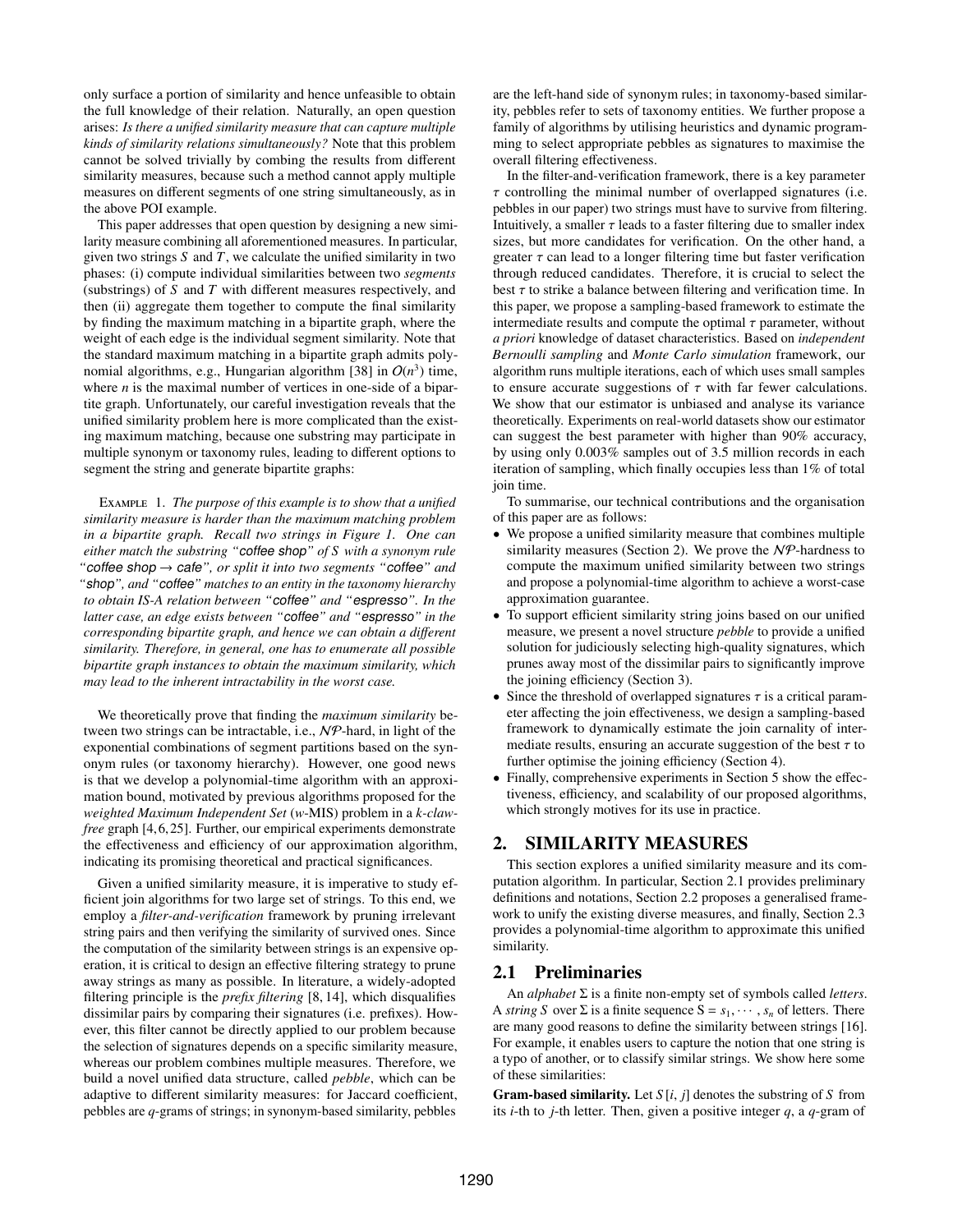*S* is a *q*-letter substring of *S*, i.e.,  $g = S[i, i + q - 1]$ . The set of *<sup>q</sup>*-grams of *<sup>S</sup>* , denoted by *<sup>G</sup>*(*S*, *<sup>q</sup>*), is the collection of all *<sup>q</sup>*-grams of *S* . The similarity of two strings is defined by the intersection of two gram collections. A common measure, called *Jaccard coefficient*, measures the typographic differences of two strings by counting their common *q*-grams:

$$
sim_j(S, T) = \frac{|G(S, q) \cap G(T, q)|}{|G(S, q) \cup G(T, q)|}
$$
(1)

Synonym similarity. One can identify the semantic similarity between strings given a set of synonym rules. Formally, let *R* denote a rule in the form of  $lhs(R) \to rhs(R)$ , where  $lhs(R)$  and  $rhs(R)$  are called *left*- and *right-hand side* of *R*, respectively. Let  $C(R) \in (0, 1]$ indicate the closeness between  $lhs(R)$  and  $rhs(R)$ , and let R be a set of synonym rules. Given  $R$ , the synonym similarity between two strings *S* and *T* is:

<span id="page-2-1"></span>
$$
sims(S, T) = \begin{cases} C(R), & \text{if } \exists R \in \mathcal{R} \text{ s.t. } lhs(R) = S \text{ and } rhs(R) = T\\ 0, & \text{otherwise} \end{cases}
$$
 (2)

Taxonomy similarity. The third category of similarity measure is to identify the semantic similarity between strings by leveraging knowledge from a taxonomy hierarchy, which can be modelled as a tree structure. Given two string *S* and *T* mapped to taxonomy nodes  $n_S$  and  $n_T$ , and let  $|n_S|$  ( $|n_T|$ ) denotes the depth of  $n_S$  ( $n_T$ ). Then, the similarity between *S* and *T* can be measured based on the depth of their *lowest common ancestor* (LCA):

$$
sim_t(S, T) = \frac{|LCA(n_S, n_T)|}{\max\{|n_S|, |n_T|\}}
$$
(3)

Example 2. *We use this example to illustrate above similarity measures. (i) Given strings S : "*Helsingki*" and T: "*Helsinki*", where <sup>G</sup>*(*S*, 2) <sup>=</sup> {He*,* el*,* ls*,* si*,* in*,* ng*,* gk*,* ki} *and <sup>G</sup>*(*T*, 2) <sup>=</sup> {He*,* el, ls, si, in, nk, ki}, then  $\sin(iS, T) = 6/9 = 2/3$ . *(ii)* Given *S* : "*coffee shop*" and *T*: "*cafe*", *by assuming*  $C(R) = 1$  *in Equation* [\(2\)](#page-2-1),  $\sin n_s(S, T) = 1$  *since they match the lhs and rhs of a synonym rule R in Figure [1\(](#page-0-0)b). (iii) Consider S : "*latte*" and T: "*espresso*". Their LCA node is "*coffee drinks*" according to Figure [1\(](#page-0-0)a), and hence*  $\sinh_t(S, T) = 4/5 = 0.8$ .

Remark. The above three similarities can be divided two categories: typographic (i.e., gram-based Jaccard) and semantic (i.e., synonym and taxonomy). As an example, "California" (a state of U.S.) have several semantic variations: "Calif.", "CA USA", "Golden State", "Golden Bear State", etc., as well as "Callifornia" and "Calfornia" which occur unintentionally due to typographic errors. In this paper, we will propose a new framework to catch all above variations and errors by unifying both typographic and semantic similarities.

## <span id="page-2-0"></span>2.2 Unified String Similarity Measure

In this subsection, we study a generalised framework which captures all the above similarities. Intuitively, given two strings *S* and *T*, one can define a unified measure as in Equation [\(4\)](#page-2-2) to select the maximum among all possible similarity measures:

<span id="page-2-2"></span>
$$
msim(S, T) = \max_{\forall f} \{sim_f(S, T)\}
$$
\n(4)

As an example, the Jaccard coefficient between "cake" and "apple cake" is 0.33, but their taxonomy similarity is 0.75 according to Figure [1\(](#page-0-0)a). Based on Equation [\(4\)](#page-2-2), their final similarity is max{0.33, 0.75}=0.75. However, this straightforward approach cannot handle a complicated case where multiple similarity measures are simultaneously applicable to different parts of strings. Therefore, a better idea is to split strings into multiple segments to match different similarity measures, and then compute the final similarity through the maximum matching in a bipartite graph [\[46\]](#page-13-4). Further, since there are multiple ways to split each string and generate bipartite graph (as illustrated in Example [1](#page-1-2) in Section [1\)](#page-0-1), the final similarity could be defined as the maximum match among all possible bipartite graphs. In the following, we formalise the above intuitions with several definitions.

A string can be tokenised into multiple *tokens* with respect to a delimiter, e.g. empty space. For example, "coffee shop" can be tokenised into two tokens "coffee" and "shop".

DEFINITION 1 (WELL-DEFINED SEGMENT). Given a string S, a well*defined segment P<sup>S</sup> is a sequence of consecutive tokens of S which (i) can map to the lhs or rhs of a synonym rule, or (ii) can match a corresponding taxonomy entity, or (iii) contains exactly one token.*

Using the example in Figure [1,](#page-0-0) "coffee shop", "latte", and "Helsingki" are three well-defined segments of string  $S$ , since they match the *lhs* of a synonym rule, a taxonomy node, or contains a single token. In contrast, "shop latte" is not a well-defined segment.

Definition 2 (Well-Defined Partition). *Given a string S , a well-defined partition* P*<sup>S</sup> is a collection of well-defined segments of S such that (i) any two well-defined segments shares no common token and (ii) each token of S is in exactly one well-defined segment.*

<span id="page-2-5"></span><span id="page-2-3"></span>Definition 3 (Unified Similarity). *Given two strings S and T, their unified similarity, denoted by USIM*(*S*, *<sup>T</sup>*)*, is defined as:*

$$
USIM(S, T) = \max_{\forall (\pi_S, \pi_T)} \{SIM(\mathcal{P}_S, \mathcal{P}_T)\}
$$
  
where  $\pi_S : S \rightarrow \mathcal{P}_S, \pi_T : T \rightarrow \mathcal{P}_T$  (5)

<span id="page-2-4"></span>
$$
SIM(\mathcal{P}_S, \mathcal{P}_T) = \frac{\max \sum_{i=1}^{|\mathcal{P}_S|} \sum_{j=1}^{|\mathcal{P}_T|} I_{ij} \cdot msim(P_{S_i}, P_{T_j})}{\max \{|\mathcal{P}_S|, |\mathcal{P}_T|\}}
$$
(6)  
where  $I_{ij} = 0$  or  $1, \sum_i I_{ij} \le 1$ , and  $\sum_j I_{ij} \le 1$ 

Let  $\pi_S$  denote a partition function which transforms a string *S* into a well-defined partition  $P<sub>S</sub>$ . The unified similarity *USIM* in Equation [\(5\)](#page-2-3) is defined as the maximum similarity among all pairs of partitions  $(\mathcal{P}_s, \mathcal{P}_T)$ . Equation [\(6\)](#page-2-4) finds the maximum weight matching in a bipartite graph by selecting (i.e.  $I_{ij} = 1$ ) (or not selecting:  $I_{ij} =$ 0) the similarity between each segment pair  $(P_{S_i}, P_{S_j})$  and make<br>sure that each segment is selected at most once. The numerator of sure that each segment is selected at most once. The numerator of Equation [\(6\)](#page-2-4) can be solved by using *Hungarian algorithm* [\[38\]](#page-12-13) in polynomial  $O(n^3)$  time, where *n* denotes the maximum number of vertices at one side of a bipartite graph.

Example 3. *We now illustrate Definition [3.](#page-2-5) Recall Strings S and T in Figure [1.](#page-0-0) There are two well-defined partitions for S : (i)* {coffee shop*,* latte*,* Helsingki} *which has similarity with T equals*  $to (1 + 0.8 + 0.875)/3 = 0.892$  *by Equation* [\(6\)](#page-2-4)*.* (*ii*) {coffee, shop, latte*,* Helsingki}*, which leads to* (0.<sup>333</sup> <sup>+</sup> <sup>0</sup>.<sup>8</sup> <sup>+</sup> <sup>0</sup>.875)/<sup>4</sup> <sup>=</sup> <sup>0</sup>.<sup>502</sup> *by selecting (a) Jaccard: "*coffee*" vs "*cafe*", (b) Taxonomy: "*latte*" vs "*espresso*", and (c) Jaccard "*Helsingki*" vs "*Helsinki*". Finally,*  $USIM(S, T) = \max\{0.892, 0.502\} = 0.892$ .

Unfortunately, computing the unified similarity is in general  $N\mathcal{P}$ hard, due to the potentially exponential ways to partition strings in the worst case.

<span id="page-2-6"></span>Theorem 1. *USIM* ∈ NP*-hard.*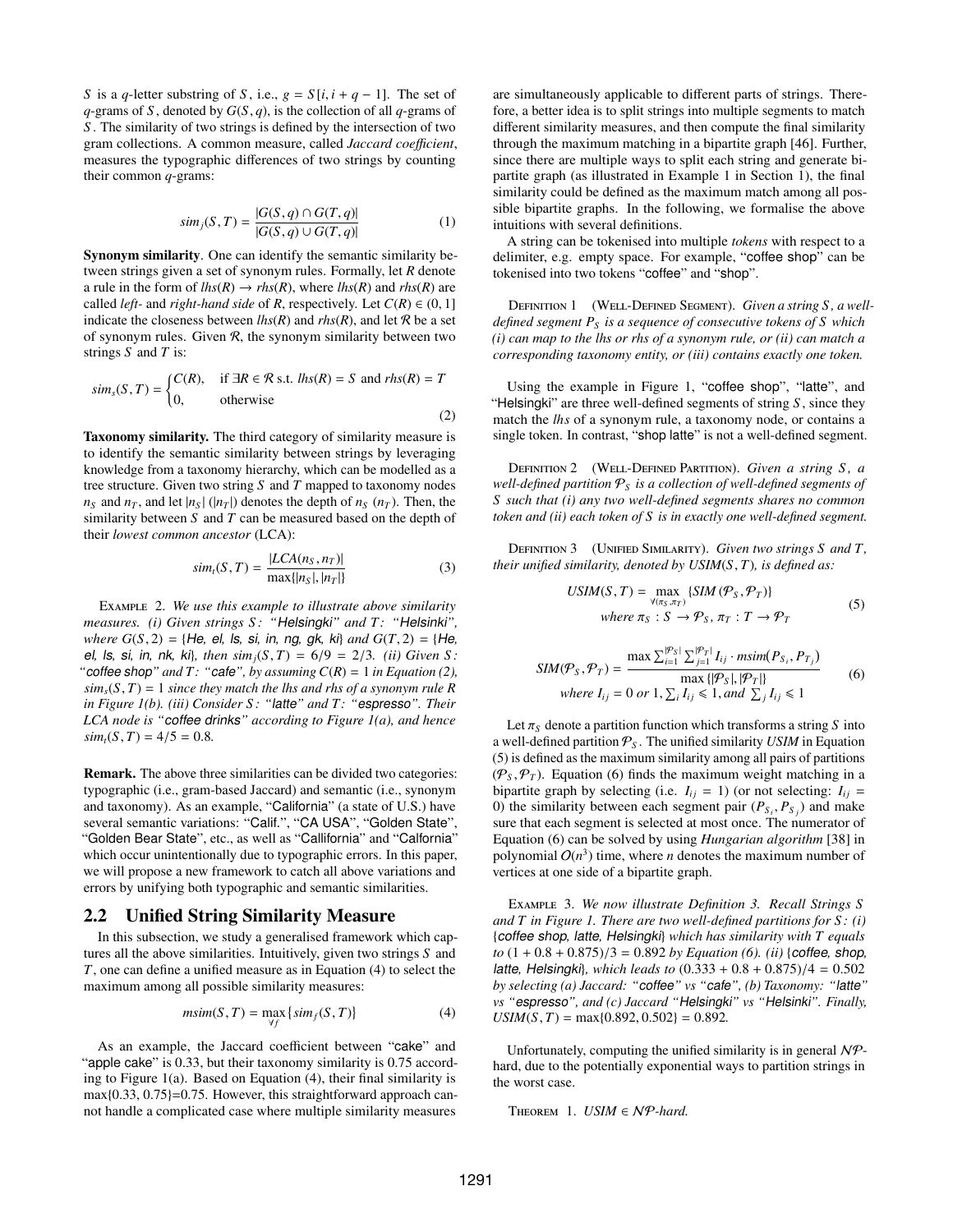The proof of Theorem [1](#page-2-6) can be found in the Appendix. Briefly speaking, we present a polynomial-time reduction from the *Maximum Independent Set* problem, which is a well-known NP-hard problem [\[4,](#page-12-14)[6,](#page-12-15)[25\]](#page-12-16). In light of the inherent intractability, we design an efficient polynomial-time algorithm with a bounded approximation guarantee as follows.

## <span id="page-3-0"></span>2.3 Approximation Algorithm

In this section, we present an algorithm that solves the *USIM* problem in polynomial time. As a high-level overview, we convert this problem to another problem called *weighted Maximum Independent Set* (*w*-MIS) on *k-claw-free* graphs, which admits an efficient approximation algorithm.

We first describe how to construct a graph  $G = (\mathcal{V}, \mathcal{E})$  based on two given strings *S* and *T* in three steps: (i) find all pairs of possible well-defined segments  $P_S$ ,  $P_T$  (of *S* and *T*, respectively) such that (a)  $P_S \rightarrow P_T$  or  $P_T \rightarrow P_S$  is a synonym rule, or (b)  $P_S$  and  $P_T$ match two taxonomy entities, or (c) each of  $P<sub>S</sub>$  and  $P<sub>T</sub>$  contains a single token. (ii) Corresponding to each segment pair  $(P<sub>S</sub>, P<sub>T</sub>)$ , add a vertex to V and assign it a weight equals to  $msim(P<sub>S</sub>, P<sub>T</sub>)$  (see Equation [4\)](#page-2-2). (iii) Add an edge to  $\mathcal E$  between any two vertices that *conflicts*, meaning that their corresponding segments have a nonempty token intersection. In other words, two vertices  $v = (P_S, P_T)$ and  $v' = (P'_S, P'_T)$  conflicts if  $(P_S \cap P'_S) \neq \emptyset$  or  $(P_T \cap P'_T) \neq \emptyset$ . If there is an edge between two vertices, then their corresponding rules cannot be applied simultaneously, as illustrated in Example [4.](#page-3-1)

<span id="page-3-1"></span>Example 4. *The purpose of this example is to illustrate the construction of Graph* G*. Given two strings S , T and six synonym rules in Figure [2\(](#page-3-2)a), we can construct* G *as in Figure [2\(](#page-3-2)b). There is an edge between any conflict vertex pair. For example,*  $R_3$  *and R*<sup>5</sup> *are connected because they are sharing the token "*d*" and thus they cannot be applied on*  $S$  *simultaneously. Note that*  $R_6$  *does not appear in* G *because it is not applicable on S .*

Recall that, in graph theory, a *d*-claw *C* is an induced subgraph that consists of *d* independent vertices called *talons* (denoted by  $T_c$ ), and one centre node connected to all *d* talons [\[10,](#page-12-18) [25\]](#page-12-16). We claim that the graph  $G$  from the above construction is a  $k+1$ -claw-free graph, where *k* is the maximal number of tokens in both sides of any synonym rule or taxonomy entity pair. This is because any vertex in G can only connect to at most *k mutually non-adjacent* vertices (though it can connect to more than *k* vertices). In other words,  $G$  poses no  $k+1$ -claw because talons must be non-adjacent by definition. Hence,  $G$  is  $k+1$ -claw-free.

The *w*-MIS problem aims to find an independent vertex set  $A \subseteq \mathcal{E}$ which maximises  $W(\mathcal{A}) = \sum_{u \in \mathcal{A}} w(u)$ , where  $w(u)$  is the weight of vertex *u*. MIS solutions can correspond to a pair of well-defined partitions on *S* and *T*, which, in turn, constructs a bipartite graph instance for computing the unified similarity. For example, recall Figure [2](#page-3-2) where  $\{R_1, R_4\}$  is an instance of MIS, which corresponds to two partitions:  $P_S = \{(a), \{b, c, d\}, \{e\}\}$  and  $P_S = \{\{f\}, \{g\}, \{h\}\}.$ <br>The w-MIS problem is known to be  $N\mathcal{P}$ -bard, and it cannot

The *w*-MIS problem is known to be NP-hard, and it cannot be approximated within any constant factor for general graphs unless  $P = NP$  [\[24,](#page-12-19) [37\]](#page-12-20). However, when it is restricted to *k*-claw-free graphs, the polynomial-time approximation of *w*-MIS becomes possible by treating *k* as a constant. This problem has been researched intensively in the past few decades [\[4,](#page-12-14) [6,](#page-12-15) [10,](#page-12-18) [12,](#page-12-21) [25\]](#page-12-16). The state-of-art method is SquareImp [\[10\]](#page-12-18), which can achieve the approximation ratio  $\frac{t}{t-1} \cdot \frac{k+1}{2}$  in time that is polynomial in *t* · *n*, where  $t > 1$  is a tunable parameter that enables trading off running time and approxitunable parameter that enables trading off running time and approximating accuracy, and  $n$  is the number of vertices in  $G$ . In this paper, we extend SquareImp to solve our problem to achieve a non-trivial approximation guarantee.

#### Algorithm 1: Approximation algorithm

<span id="page-3-4"></span>**Input:** two strings *S*, *T*, and their associated graph  $G = (V, \mathcal{E})$ Output: the unified similarity between *S* and *T*

- 1 compute the maximum independent set  $\mathcal A$  of  $\mathcal G$  with SquareImp [\[10\]](#page-12-18)
- 2 define  $N(R, \mathcal{A}) = \{u \in R : \exists v \in \mathcal{A} \text{ such that } (u, v) \in \mathcal{E} \text{ or } u = v\}$ <br>3 while *there exists a claw C*  $\subseteq G$  *s.t.*  $\mathcal{T}_C$  *improves the unified sin*
- **while** *there exists a claw C* ⊂ *G s.t.*  $\tau$ <sub>*C*</sub> *improves the unified similarity at least* <sup>1</sup>/*<sup>t</sup>* do
- $4 \mid \mathcal{A} \leftarrow \mathcal{A} \cup \mathcal{T}_C \setminus N(\mathcal{T}_C, \mathcal{A})$ , where *C* is a claw that improves the most  $\text{GetSim}(\mathcal{A})$
- <sup>5</sup> return GetSim(A)
- 6 Function GetSim $(\mathcal{A})$ :
- $\mathcal{P}_S$ ,  $\mathcal{P}_T \leftarrow$  partitions of *S* and *T* constructed from  $\mathcal{A}$ <br>**8 return**  $\mathcal{S}IM(\mathcal{P}_{S}, \mathcal{P}_T)$
- <span id="page-3-2"></span>return *SIM*( $P_S$ , $P_T$ )



Figure 2: Illustration of Example [5.](#page-3-3) Numbers beside each vertex is its weight. SQUAREIMP selects  $R_2$  and  $R_5$ , whereas Alg. [1](#page-3-4) finally selects  $R_1$  and  $R_4$ .

Algorithm [1](#page-3-4) shows the process of the unified similarity approximation. Given two strings  $S$ ,  $T$  and their associated graph  $G$ , the algorithm first computes the *w*-MIS solution using SquareImp algorithm (Line 1). Then, in Line 3, we say talons  $\mathcal{T}_C$  "improves" the similarity if adding all  $u \in \mathcal{T}_C$  and removing all neighbourhoods of *u* (i.e.  $N(\mathcal{T}_C, \mathcal{A})$ ) can bring a higher similarity (i.e. GetSIM( $\mathcal{A}$ )). Note that, by specifying the size of the minimal allowed improvement to  $1/t$  ( $t > 1$ ), Lines 3-4 can run in polynomial time, ensuring the termination within  $[t]$  iterations. Finally, Line 5 constructs two partition functions ( $\pi_S$ ,  $\pi_T$ ) based on solution  $\mathcal A$  and returns the final unified similarity.

<span id="page-3-3"></span>Example 5. *Given two strings and synonym rules in Figure [2\(](#page-3-2)a). We construct a 5-claw-free graph in Figure [2\(](#page-3-2)b). When applying Algorithm [1](#page-3-4) on this graph, Line 1 (i.e.* <sup>S</sup>quareImp*) selects <sup>R</sup>*<sup>2</sup>, *<sup>R</sup>*5*, and hence two partitions*  $P_S = \{(a), \{b, c\}, \{d\}, \{e\}\}$ ,  $P_T = \{\{f, g\}, \{h\}\}$ <br>that lead to the similarity (0.13 + 0.27)/4 = 0.1 Then Lines *that lead to the similarity*  $(0.13 + 0.27)/4 = 0.1$ *. Then, Lines 3-4 of Algorithm [1](#page-3-4) find another claw with centre R<sub>2</sub> and talons <sup>R</sup>*<sup>1</sup>, *<sup>R</sup>*<sup>4</sup> *can improve the similarity by partitioning two strings as*  $P_S = \{ \{a\}, \{b, c, d\}, \{e\} \}, P_T = \{ \{f\}, \{h\}, \{g\} \}$  that has similarity  $(0.3 + 0.09)/3 - 0.13$ . Therefore, the final returned result is 0.13 <sup>0</sup>.09)/<sup>3</sup> <sup>=</sup> <sup>0</sup>.13*. Therefore, the final returned result is 0.13.*

Analysis. The approximate bound of Algorithm [1](#page-3-4) is different from SquareImp, because the unified similarity is computed by the solution of maximum bipartite graph match divided by the maximal number of segments of *S* and *T* (see Equation [\(6\)](#page-2-4)). The optimisation of *w*-MIS can only achieve the best approximation for the bipartite graph match, but cannot determine the number of segments. Therefore, the following theorem shows the adjusted worst-case bound. The proof can be found in the Appendix.

<span id="page-3-5"></span>Theorem 2. *Given two strings S and T, Algorithm [1](#page-3-4) computes a solution for the unified similarity between S and T with a tight approximation ratio*  $\frac{t}{t-1} \frac{k^2-1}{2}$  *in time that is polynomial on t · n, where <sup>t</sup>* > <sup>1</sup>*, <sup>n</sup> is the number of vertices in* <sup>G</sup> *constructed by <sup>S</sup> and T, and k is the maximal number of tokens in any applicable synonym rule or taxonomy entity pair.*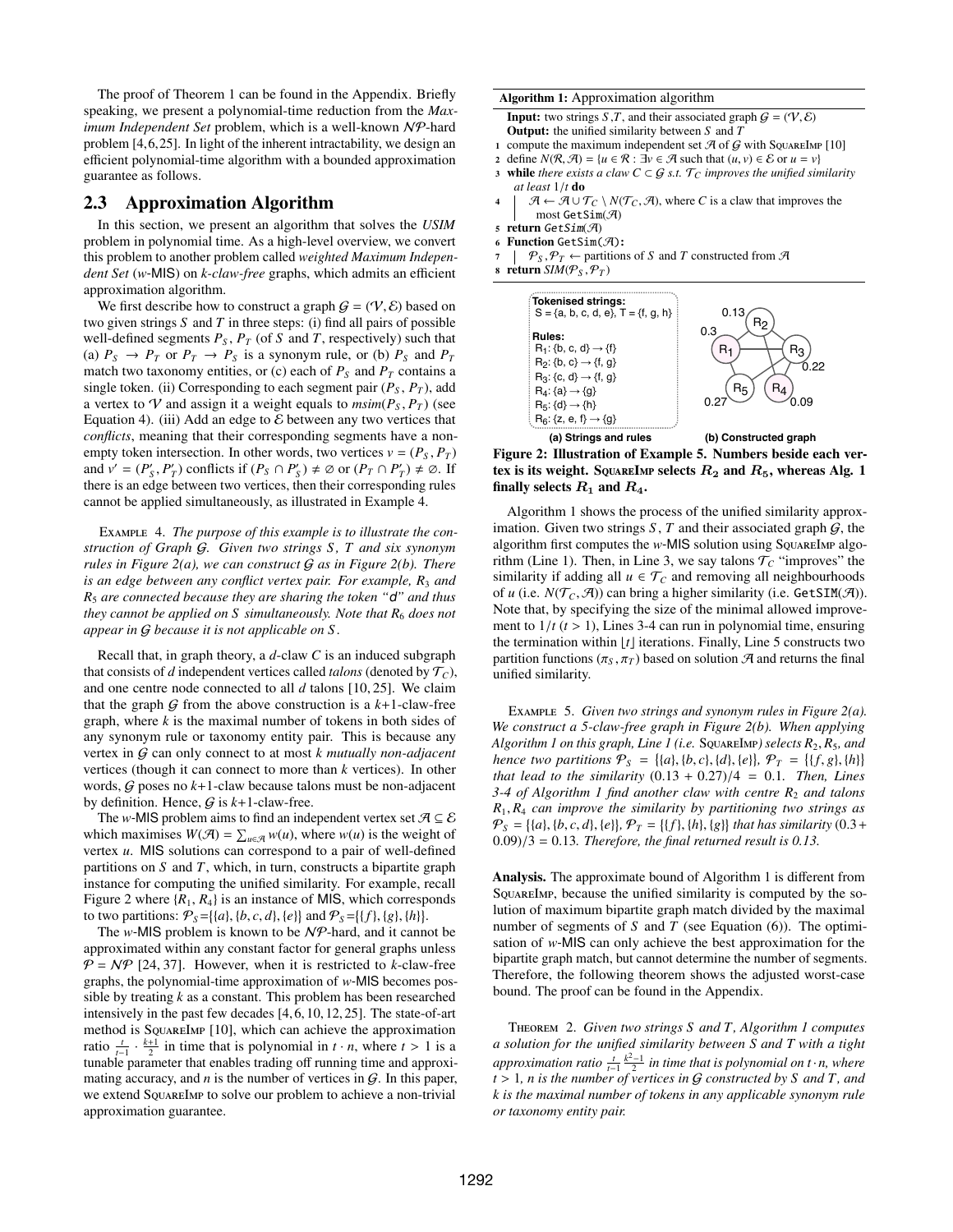Table 1: Table of notations used in Section [3.](#page-4-0)

|                          | Notation Description                                                         |
|--------------------------|------------------------------------------------------------------------------|
| B,w(B)                   | a pebble and its associated weight                                           |
| B                        | a sorted list of pebbles                                                     |
| $\mathcal{B}[i, j]$      | the subsequence of the <i>i</i> -th to <i>j</i> -th pebbles of $\mathcal{B}$ |
| $\mathcal{B}_{P,f}[i,j]$ | all pebbles in $\mathcal{B}[i, j]$ that are generated from P by f            |
| MP(S)                    | the min number of well-defined segments for any partition of S               |
| W(B)                     | the weight sum of all pebbles in $B$ . See Eq. (7)                           |
| $TW_k(\mathcal{B})$      | the weight sum of top-k heaviest pebbles in $\mathcal{B}$ . See Eq. (8)      |

## <span id="page-4-0"></span>3. THE UNIFIED JOIN FRAMEWORK

In this section, we study the string similarity join problem based on the proposed unified similarity measure. Given two collections of strings S and T, we want to find all string pairs  $(S, T) \in S \times T$  such that  $USIM(S, T) \ge \theta$ , where  $\theta \in [0, 1]$  is a predefined join threshold and *USIM* is the similarity measure defined in Definition [3.](#page-2-5)

Roughly speaking, our solution is based on the *filter-and-verification* framework. That is, in the filtering step, the algorithm generates candidate string pairs by identifying all pairs  $(S, T)$  such that signatures of *S* and *T* overlap. In the verification step, we check if  $USIM(S, T) \ge \theta$  for each candidate and outputs those satisfying the similarity predicate. In the rest of this section, we will propose a family of signature-based filtering and join algorithms.

## 3.1 U-Filter: Unified Signature Filtering

One efficient filtering technique is *prefix filtering*: given a string *S*, generate its prefix signature as its first  $(1 - \theta)|S| + 1$  tokens sorted by a predefined global order, such as by *inverse document frequency* (IDF) [\[43,](#page-12-22) [46\]](#page-13-4). Then, any two similar strings must share at least one token within their signatures. This condition is necessary but not sufficient for two strings being similar, thus verification is required to check real similarities of survivors.

The above existing filtering principle, unfortunately, cannot be straightforwardly applied to our problem due to two challenges. First, *how to represent di*ff*erent types of similarity measures in a unified, coherent way*? Second, *how to select signatures of strings such that the overlapping requirement of prefix filtering still holds*? We address these two challenges by proposing a new structure as well as a new filtering strategy.

Pebbles. We introduce an abstract concept called *pebble*, to represent various similarity types in a unified yet elegant manner. Intuitively, given a segment *P*, we can generate pebbles *B* and their associative weight *w*(*B*) w.r.t. different similarity measures:

- Jaccard coefficient: each *q*-gram of *P* is a pebble *B*. The weight of each *B* is  $w(B) = 1/|G(P, q)|$ .
- Synonym similarity: assume that the applicable synonym rule of *P* is *R*, then the pebble *B* of *P* is  $lhs(R)$ , and  $w(B) = C(R)$ .
- Taxonomy similarity: let *n* be the matching taxonomy entity of *P*. The pebbles of *P* include *n* and all its ancestors, each has weight  $w(B) = 1/|n|$ .

Table [2](#page-4-3) exemplifies pebbles of segments "coffee" and "cafe" for three similarity measures in Figure [1.](#page-0-0) Given a string *S* , we first generate all pebbles and sort them by a global frequency order. Then, we remove as many pebbles (those having higher frequencies) as possible and select the remaining pebbles as the signature of *S* . Below, we precisely quantify the contribution of pebbles to compute the final similarity.

Given a sorted pebble list B, let  $\mathcal{B}[i, j]$  ( $1 \le i \le j \le |\mathcal{B}|$ ) denotes a sublist from its *i*-th to *j*-th pebbles, and let  $\mathcal{B}_{P,f}[i, j]$  denotes a list containing pebbles from <sup>B</sup>[*i*, *<sup>j</sup>*] that are generated from segment *<sup>P</sup>* by measure *f*. Further, let

<span id="page-4-3"></span>Table 2: Illustrating pebbles and their associative weights.

|             | Measure           | Jaccard                             | Synonym                | Taxonomy                         |
|-------------|-------------------|-------------------------------------|------------------------|----------------------------------|
| Pebble type |                   | $q$ -grams                          | <i>lhs</i> of the rule | ancestor nodes                   |
| "coffee"    | Weight            | Pebbles {co, of, ff, fe, ee}<br>1/5 | -                      | {Wikipedia, food, coffee}<br>1/3 |
| "cafe"      | Pebbles<br>Weight | ${ca, af, fe}$<br>1/3               | {coffee shop}          | -<br>-                           |

<span id="page-4-1"></span>
$$
W(\mathcal{B}) = \sum_{\forall B \in \mathcal{B}} w(B) \tag{7}
$$

<span id="page-4-2"></span>
$$
TW_k(\mathcal{B}) = \sum_{\forall B \in topk(\mathcal{B},k)} w(B)
$$
 (8)

Intuitively,  $W(B)$  returns the sum of weights of pebbles in  $B$ , while  $TW_k(\mathcal{B})$  returns the sum of weights of top-*k* heaviest pebbles (in terms of weight) in  $B$ . As an example, for string "cafe" in Table [2,](#page-4-3)  $W(\mathcal{B})=(1/3)\times3+1=2$  (assuming pebbles are sorted as in the table) and  $TW_2(\mathcal{B}) = 1 + 1/3 = 4/3$ .

Definition 4 (Accumulated Similarity). *Given a string S and a positive integer i, let P denote an arbitrary well-defined segment of S* and let  $\mathcal{B}[i, n]$  be the pebble sublist of *S from the i-th* element<br>till the end. The Accumulated Similarity AS(*i*, *S*) is calculated by: *till the end. The Accumulated Similarity AS*(*i*, *<sup>S</sup>* ) *is calculated by:*

$$
AS(i, S) = \sum_{\forall P} \max_{\forall f} W(\mathcal{B}_{P, f}[i, n])
$$
(9)

Note that the accumulated similarity can be greater than 1, because it sums up the individual similarities of all segments of *S* .

Signature selection. Algorithm [2](#page-4-4) formally describes the procedure for selecting pebble signatures. Intuitively, given a string *S* , we remove as many pebbles as possible from the sorted pebble list  $B$  until the accumulated similarity of removed pebbles can reach certain thresholds (calculated through Function GetMinPartitionSize), by assuming that all removed pebbles exist in similar strings. We now go through Algorithm [2.](#page-4-4) Line 1 obtains all pebbles of *S* and sorts them by a global order (e.g., by the ascending order of frequencies of pebbles). Line 2 calculates the minimal number of partitions of *S* , which will be discussed in details in the next paragraph. Line 4 is the key step, which iteratively removes the last pebble from the list until the accumulative similarity of removed ones becomes big enough. Finally, Line 5 returns the first *i* (i.e. remaining) pebbles in B as the signature of *S* .

In Function GetMinPartitionSize, we calculate the minimal number of partitions in *S* (denoted *MP*(*S* )). To understand its motivation, recall the definition of unified similarity in Equation [\(6\)](#page-2-4) where the denominator is the maximal number of partitions of *S* and *T*. Note that the minimal number of partitions of *S* is clearly a lower bound

<span id="page-4-4"></span>

|    | Algorithm 2: Generating pebble signatures for U-FILTER                                 |  |  |  |  |  |  |  |
|----|----------------------------------------------------------------------------------------|--|--|--|--|--|--|--|
|    | <b>Input:</b> a string S and a similarity threshold $\theta$                           |  |  |  |  |  |  |  |
|    | <b>Output:</b> the pebble signatures of $S$                                            |  |  |  |  |  |  |  |
|    | $1 \mathcal{B} \leftarrow$ all pebbles of S sorted by a global order                   |  |  |  |  |  |  |  |
|    | $2 m \leftarrow \text{GetMinPartitionSize}(S)$                                         |  |  |  |  |  |  |  |
|    | $3 \quad i \leftarrow  \mathcal{B} $                                                   |  |  |  |  |  |  |  |
|    | 4 while $m\theta > AS(i, S)$ do $i \leftarrow i-1$<br>// remove the last pebble        |  |  |  |  |  |  |  |
|    | 5 <b>return</b> the first i pebbles of $\mathcal{B}$                                   |  |  |  |  |  |  |  |
|    | <b>Function GetMinPartitionSize(S):</b>                                                |  |  |  |  |  |  |  |
| 7  | $U \leftarrow$ all tokens of S                                                         |  |  |  |  |  |  |  |
| 8  | $n \leftarrow$ the size of the largest segment; $\mathcal{A} \leftarrow \emptyset$     |  |  |  |  |  |  |  |
| 9  | while $U \neq \emptyset$ do                                                            |  |  |  |  |  |  |  |
| 10 | $P \leftarrow$ a well-defined segment of S that maximises $ P \cap U $                 |  |  |  |  |  |  |  |
| 11 | $U \leftarrow U \setminus P$ ; $\mathcal{A} \leftarrow \mathcal{A} \cup \{P\}$         |  |  |  |  |  |  |  |
| 12 | // estimation lower bound [28]<br><b>return</b> $\left[\mathcal{A}/(\ln n + 1)\right]$ |  |  |  |  |  |  |  |
|    |                                                                                        |  |  |  |  |  |  |  |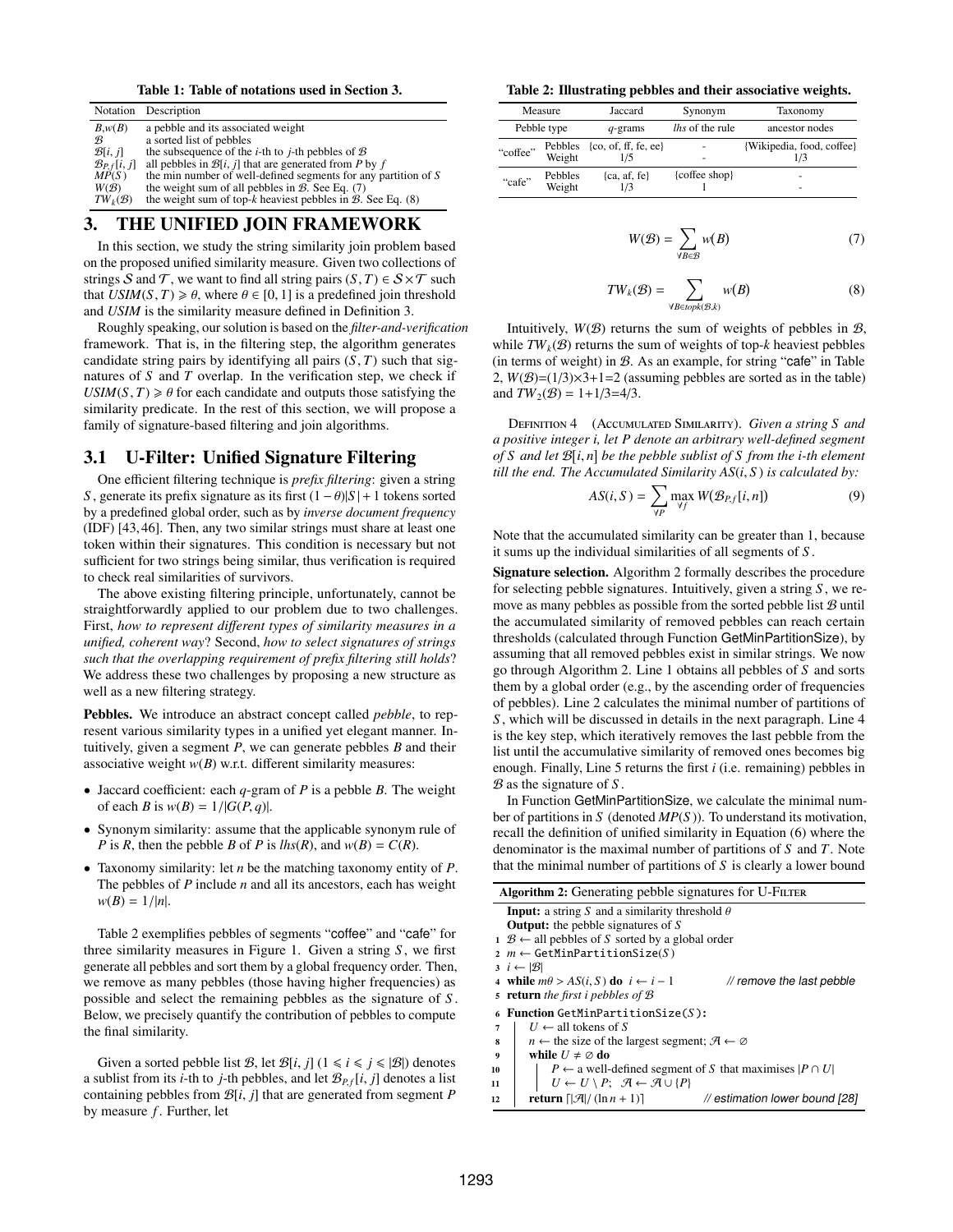<span id="page-5-2"></span>Table 3: Illustration to Example [6](#page-5-0) and [7.](#page-5-1) J: Jaccard, S: Synonym, T: Taxonomy.

|                | $P_1$ : "espresso" |                          | $P_2$ : "cafe" |                     |                                             | $P_3$ : "Helsinki" |                 |     |   | TW                |                            |
|----------------|--------------------|--------------------------|----------------|---------------------|---------------------------------------------|--------------------|-----------------|-----|---|-------------------|----------------------------|
|                |                    | T                        | S              |                     | т                                           | S                  |                 | т   | S |                   |                            |
| es             |                    |                          |                |                     |                                             |                    |                 |     |   | 0.143             | 1.667                      |
| SS             |                    |                          |                |                     |                                             |                    |                 |     |   | 0.286             | 1.667                      |
| fe             |                    |                          |                |                     |                                             |                    |                 |     |   | 0.619             | 1.667                      |
| Wikipedia      | 2/7                |                          |                |                     |                                             |                    |                 |     |   | 0.675             | 1.667                      |
| food           | 2/7                | $\overline{2/5}$         |                | 1/3                 |                                             |                    |                 |     |   | 0.733             | 1.667                      |
| $\cdots$<br>ca | $\cdots$<br>4/7    | $\cdots$                 |                | <br>$\frac{2/3}{2}$ |                                             |                    | $\cdots$<br>5/8 |     |   | $\cdots$<br>2.292 | $\cdots$<br>1.476<br>1.476 |
|                | Pebble<br>ki       | 1/7<br>$\frac{2/7}{2/7}$ | 1/5            |                     | 1/3<br>$\overline{1/3}$<br>$\overline{2}/3$ |                    |                 | 6/8 |   |                   | AS<br>2.417                |

#### Algorithm 3: Unified set join with U-FILTER

<span id="page-5-3"></span>

| <b>Input:</b> $\mathcal{L}_S$ and $\mathcal{L}_T$ as two inverted lists constructed from token sets S |
|-------------------------------------------------------------------------------------------------------|
| and $\mathcal T$ , a similarity threshold $\theta$                                                    |
| <b>Output:</b> $\{(S, T) \in S \times T\}$ : USIM $(S, T) \ge \theta$                                 |
| $1 \mathcal{B} \leftarrow$ overlapped keys (pebbles) between $\mathcal{L}_S$ and $\mathcal{L}_T$      |
| 2 foreach $B \in \mathcal{B}$ do<br>// filtering                                                      |
| $s \mid \ell_S, \ell_T \leftarrow$ lists indexed by pebble B in $\mathcal{L}_S$ and $\mathcal{L}_T$   |
| 4   foreach $(S, T) \in \{(\ell_S \times \ell_{\mathcal{T}})\}\$ do // pairs having one overlap       |
| $5 \mid C \leftarrow C \cup \{(S, T)\}$                                                               |
| 6 foreach $(S, T) \in C$ do<br>$\mathcal N$ verification                                              |
| 7   if $USIM(S, T) \ge \theta$ then $\mathcal{R} \leftarrow \mathcal{R} \cup \{(S, T)\}\$             |
| s return $\mathcal R$                                                                                 |

of such denominator value. Furthermore, unfortunately, it is NPhard to find the optimal value of *MP*(*S* ) because it can be reduced to a *minimum exact cover problem* [\[23\]](#page-12-24): given a collection of subsets of a set  $X$ , a minimum exact cover is to compute the minimum number of subsets in a subcollection  $\mathcal A$  such that each element in  $X$  is contained in exactly one subset in  $A$ . In GetMinPartitionSize, we tackle this problem by a greedy algorithm [\[28\]](#page-12-23). In particular, in the loop of Lines 9-11 in Algorithm [2,](#page-4-4) we iteratively add the segment that maximises the coverage on *S* . This greedy algorithm can guarantee the approximate bound  $\ln n + 1$  [\[28\]](#page-12-23), where *n* is the number of tokens in the longest segment.

<span id="page-5-0"></span>Example 6. *This example illustrates Algorithm [2.](#page-4-4) As in Figure l*, *given*  $\theta = 0.8$  *and the string T*, *which contains* 3 *segments P*1=*"*espresso*", P*2=*"*cafe*", and P*3=*"*Helsinki*". Line 1 generates 23 pebbles. In Line 2,* GetMinPartitionSize *iteratively selects three segments*  $P_1$ ,  $P_2$ ,  $P_3$  *and returns*  $m = \frac{3}{\ln 1 + 1} = 3$ *. Next, the* while *loop in Line 4 starts removing the* 23*-th pebble. Table [3](#page-5-2) shows the values of accumulated similarity (AS) in each iteration. Finally, the algorithm stops at*  $i = 7$  *when*  $AS(7, T) = 2.417 > m\theta = 2.4$ . *Line 5 returns the first* 7 *remaining pebbles as the signature of T.*

Join algorithm. Algorithm [3](#page-5-3) shows the pseudocode of join algorithm based on U-FILTER. Given two collections of strings  $S$  and  $T$ , for each collection, we build the inverted list using each pebble from string signatures as key and string IDs as the value list. In particular, Line 1 finds the common pebbles between two inverted lists. Lines 2-5 generate candidate string pairs which share at least one pebble. Finally, Lines 6-8 verify the real similarity of candidates to return final results. The correctness of Algorithm [3](#page-5-3) is manifested by the following lemma.

<span id="page-5-5"></span>Lemma 1 (U-Filter). *Given two strings S , T, and their associated pebble lists*  $B_S$ ,  $B_T$  *sorted by a global order. Let i, j be two smallest integers satisfying*  $\theta \cdot MP(S) > AS(i, S)$  *and*  $\theta \cdot MP(T) >$ *AS*(*j*, *<sup>T</sup>*)*, where MP*(*<sup>S</sup>* ) *and MP*(*T*) *denote the minimal partitions number of S and T*, *respectively. If*  $USIM(S, T) \geq \theta$ , *then the first*  $i - 1$  *pebbles in*  $B_s$  *and the first*  $j - 1$  *pebbles in*  $B_T$  *must have at least one overlap.*

### 3.2 AU-Filter: Adaptive Signature Filtering

In the previous section, we introduced U-FILTER which finds candidate pairs that share at least one pebble among their signatures.

<span id="page-5-6"></span>

| Algorithm 4: Pebble signature for AU-FILTER (heuristics)                                                   |  |  |  |  |  |  |
|------------------------------------------------------------------------------------------------------------|--|--|--|--|--|--|
| <b>Input:</b> a string S, an overlap constraint $\tau$ , a similarity threshold $\theta$                   |  |  |  |  |  |  |
| <b>Output:</b> the pebble signatures of $S$                                                                |  |  |  |  |  |  |
| $1 \mathcal{B} \leftarrow$ all pebbles of S sorted by a global order                                       |  |  |  |  |  |  |
| $2 m \leftarrow \text{GetMinPartitionSize}(S)$                                                             |  |  |  |  |  |  |
| $3 \quad i \leftarrow  \mathcal{B} $                                                                       |  |  |  |  |  |  |
| 4 repeat                                                                                                   |  |  |  |  |  |  |
| $\vert C \leftarrow$ top $\tau$ – 1 heaviest pebbles among the first $i$ – 1 pebbles of $\mathcal{B}$<br>5 |  |  |  |  |  |  |
| $\vert TW \leftarrow$ the sum of weights of pebbles in C<br>6                                              |  |  |  |  |  |  |
| $i \leftarrow i-1$<br>$\overline{7}$                                                                       |  |  |  |  |  |  |
| until $m\theta \le AS(i, S) + TW$<br>// test i-th pebble against lneq. $(10)$<br>8                         |  |  |  |  |  |  |
| <b>9</b> return the first i pebbles of $\mathcal{B}$                                                       |  |  |  |  |  |  |
|                                                                                                            |  |  |  |  |  |  |

Such policy, however, may produce many false positives because one overlap is often far from being sufficient for two strings being *really* similar. Therefore, in this section, we aim to reduce the number of false positives by increasing the number of required overlapping pebbles. To this end, we define a positive integer τ, called *overlap constraint*, which specifies the minimal number of common pebbles a string pair must have for being considered as a candidate. In other words, given a string *S* , we choose its signatures which contain at least τ overlapped pebbles with any other similar string *<sup>T</sup>*.

The research challenge here is to select pebble signatures such that the signature cardinality is minimised whilst the given overlap constraint  $\tau$  is still satisfied. In this section, we present two new signature selection methods to achieve such goal: the first one naturally extends Lemma [1](#page-5-5) to support more overlaps between signatures, while the second one employs dynamic programming to find a tighter upper bound on the cardinality of signatures.

#### *3.2.1 Heuristic signature selection*

We now present the first method by extending U-FILTER to AU-FILTER in Algorithm [4.](#page-5-6) In a nutshell, this algorithm continuously removes pebbles from the pebble list such that any string similar with *<sup>S</sup>* must share at least τ pebbles among *<sup>S</sup>* 's remaining pebbles. More specifically, given a string *S*, a join threshold  $\theta$ , and a parameter  $\tau$ , the algorithm first generates a sorted list of pebbles B of *S* (Line 1) and computes the lower bound of segment number  $m = MP(S)$ (Line 2). Then, it iteratively removes pebbles from the list until the sum of (i) the current accumulated similarity of removed pebbles (i.e.  $AS(i, S)$ ) and (ii) the sum of weights of the top  $\tau - 1$  heaviest remaining pebbles (Lines 5-6) reaches *<sup>m</sup>*θ.

Lemma 2 (AU-Filter (Heuristics)). *Given two strings S , T, and their associated pebble lists*  $B_s$ ,  $B_T$  *sorted by a global order. Let i and j be two smallest integers satisfying Inequalities [\(10\)](#page-5-4) and [\(11\)](#page-5-7) respectively for S and T. If*  $USIM(S, T) \ge \theta$ , *then the first i* − 1 *pebbles in*  $B_s$  *and the first*  $j - 1$  *pebbles in*  $B_T$  *must have at least*  $\tau$ *overlaps.*

> <span id="page-5-7"></span><span id="page-5-4"></span> $\theta \cdot MP(S) > AS(i, S) + TW_{\tau-1}(B[1, i-1])$ (10)

$$
\theta \cdot MP(T) > AS(j, T) + TW_{\tau^{-1}}(\mathcal{B}[1, i-1])
$$
 (11)

<span id="page-5-1"></span>Example 7. *This example illustrates Algorithm [4.](#page-5-6) Recall String T in Figure 1 and assume*  $\theta = 0.8$ ,  $\tau = 4$ *. Line 1 generates* 23 *pebbles, and Line 2 gives m*=*3. Table [3](#page-5-2) shows the accumulated similarity AS and TW in the* repeat *loop in Lines 4-8. As an example, when <sup>i</sup>*=*19, the top* τ−<sup>1</sup> <sup>=</sup> <sup>3</sup> *heaviest remaining pebbles are "*coffee shop*" ( the lhs of synonym rule of P*2*, weight* 1*) and two grams "*ca', "af" (each weight 2/3). Since  $AS(19, T) = 0.733$ , the 19<sup>th</sup> *pebble cannot be removed because the right-hand-side of Inequality*  $(10)$  *is*  $0.733 + 1 + 2/3 = 2.4$ *, no less than*  $m\theta = 2.4$ *. Therefore, the algorithm returns the first 19 pebbles as the signature.*

#### *3.2.2 Signature selection by dynamic programming*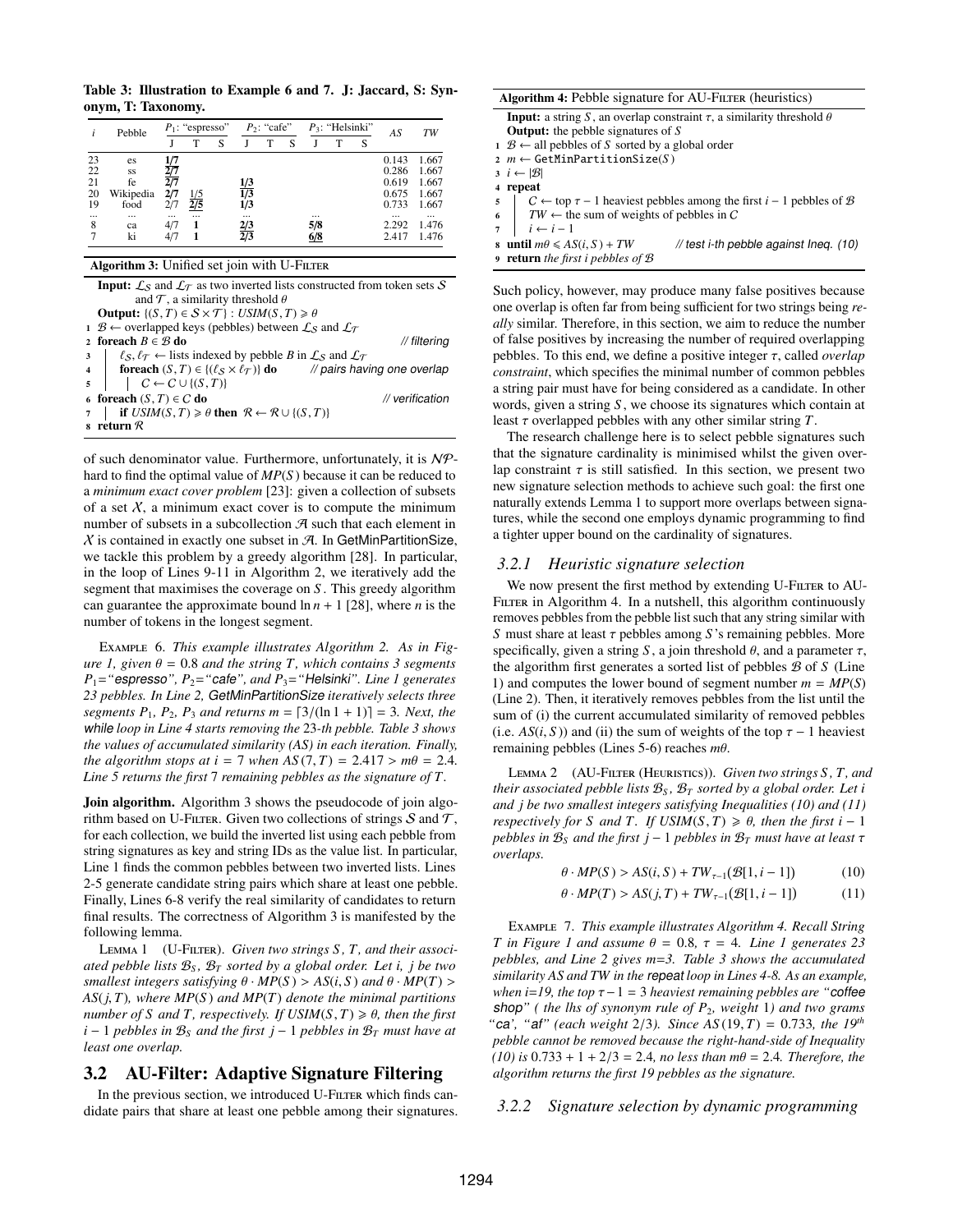<span id="page-6-5"></span>Table 4: Illustrating Example [8,](#page-6-1) the DP prefix selection method.  $i = 19$ . Settings are the same as in Example [7.](#page-5-1)

| Segment              |     |       | DP table $\mathbb{W}_{19}$ |       |      |             | Accessory table $\mathbb{V}_{19}$ |             |
|----------------------|-----|-------|----------------------------|-------|------|-------------|-----------------------------------|-------------|
|                      | d:0 |       |                            |       | c: 0 |             |                                   |             |
|                      |     |       |                            |       |      |             |                                   |             |
| 1 $P_1$ : "espresso" | 0   | 0.2   | 0.4                        | 0.6   |      | $3/5 - 2/5$ | $4/5 - 2/5$                       | $5/5 - 2/5$ |
| $P_2$ : "cafe"       | 0   | 0.667 | 0.867                      | 1.067 |      | $1 - 1/3$   | $1 - 1/3$                         | $1 - 1/3$   |
| $P_3$ : "Helsinki"   |     | 0.667 | 0.867                      | 1.067 |      | $1/8-0$     | $2/8 - 0$                         | $3/8 - 0$   |

The above solution may generate signatures containing pebbles more than necessary. For example, recall Example [7](#page-5-1) where  $i = 19$ , the pebble "food" is included in the signature set returned by Algorithm [4.](#page-5-6) However, we will show later in Example [8](#page-6-1) that our new approach can safely remove this pebble and therefore obtains a smaller signature set. Specifically, our refined solution computes a tighter upper bound of the similarity by utilising *dynamic programming* (DP), which solves a problem by splitting it into a set of subproblems. We describe our subproblems, initialisation procedure, and recurrence function as follows:

Subproblems: We create subproblems as follows. Given a string *S* and an integer  $\tau$ , let  $p \in [0, t]$  and  $d \in [0, \tau - 1]$  be two integers where *t* is the total number of segments of string *S*. Given an integer *i*, let  $\mathbb{W}_i[p,d]$  be a tight upper bound of the increment of the similarity because of the insertion of *d* pebbles of the first *p* segments from  $\mathcal{B}[1, i-1]$ . Finally,  $\mathbb{W}_i[t, \tau-1]$  computes the maximal<br>similarity increment by adding  $\tau-1$  pebbles from  $\mathcal{B}[1, i-1]$ . In other similarity increment by adding  $τ-1$  pebbles from  $\mathcal{B}[1, i-1]$ . In other words  $W \cdot t \tau = 11$  returns a tighter bound than  $TW \cdot (\mathcal{B}[1, i-1])$ words,  $\overline{W}_i[t, \tau - 1]$  returns a tighter bound than  $\overline{TW}_{\tau-1}(\mathcal{B}[1, i - 1])$ <br>in Inequalities (10) and (11) in Inequalities [\(10\)](#page-5-4) and [\(11\)](#page-5-7).

**Initialisation:** For all  $p \in [0, t]$ , we set  $\mathbb{W}_i[p, 0] = 0$ . For all  $d \in [0, \tau - 1]$ , we set  $\mathbb{W}_{i}[0, d] = 0$ .

Recurrence function: Consider the subproblem of computing a value for the entry  $\mathbb{W}_{i}[p, d]$ . We have  $d+1$  options. For each option, we can add  $c$  ( $c \le d$ ) pebbles from the current *p*-th segment (while the other *d* − *c* pebbles are from previous *p*-1 segments). To determine which *c* is the best option, we construct an *accessory table* V*<sup>i</sup>* which presents the maximal similarity increment by adding *c* new pebbles of the *p*-th segment. The following formulas show the recurrence function:

<span id="page-6-4"></span>
$$
\mathbb{W}_{i}[p,d] = \max_{c \in [0,d]} \{ \mathbb{W}_{i}[p-1,d-c] + \mathbb{V}_{i}[p,c] \}
$$
(12)

Let *P* denote the *p*-th segment.  $V_i[p, c]$  is calculated by:

<span id="page-6-3"></span>
$$
\mathbb{V}_i[p, c] = R(P, i, c) - R(P, i, 0)
$$
\n(13)

$$
R(P, i, c) = \max_{\forall f} \left\{ W(\mathcal{B}_{P, f}[i, n]) + TW_c(\mathcal{B}_{P, f}[1, i-1]) \right\}
$$
(14)

Specifically,  $R(P, i, c)$  selects the single measure that has the maximal similarity on the segment *P* by adding *c* more pebbles. It includes two parts: (i) the weight sum of all pebbles in  $\mathcal{B}_{P,f}[i,n]$ and (ii) the weight sum of top *c* heaviest remaining pebbles in  $\mathcal{B}_{P,f}[1, i-1].$ 

DP algorithm. Using the analysis above, Algorithm [5](#page-6-2) shows the pseudocode for generating pebble signatures by DP. We first process the string and obtain the necessary information about segments, pebbles, and the partition bound (Lines 1-3). Then, during each iteration, we initialise two tables  $W_i$  and  $V_i$  (Line 6-8) and populate them row by row (Lines 9-12) according to the aforementioned formulas. Specifically, in Lines 13-14, we test whether the sum of (i) the current accumulated similarity  $AS(i, S)$  and (ii) the increment from *d* inserted pebbles can reach  $\theta \cdot MP(S)$ . If *yes*, we terminate the process and return the first *i* pebbles as the signatures of *S* .

<span id="page-6-1"></span>Example 8. *The purpose of this example is to show that DP method can return a signature set smaller than the previous heuristic*

<span id="page-6-2"></span>

|                  | Algorithm 5: Pebble signature for AU-FILTER (DP)                                                                |
|------------------|-----------------------------------------------------------------------------------------------------------------|
|                  | <b>Input:</b> a string S, an overlap constraint $\tau$ , a similarity threshold $\theta$                        |
|                  | <b>Output:</b> the pebble signatures of $S$                                                                     |
|                  | 1 <i>M</i> ← all well-defined segments of <i>S</i> ; $t \leftarrow  M $                                         |
|                  | $2 \mathcal{B} \leftarrow$ all pebbles of S sorted by a global order                                            |
|                  | $m \leftarrow \text{GetMinPartitionSize}(S)$                                                                    |
|                  | 4 $i \leftarrow  \mathcal{B} $                                                                                  |
| 5.               | while $i > 1$ do                                                                                                |
| 6                | $W_i \leftarrow$ initialise a DP table with $t + 1$ rows and $\tau$ columns                                     |
| 7                | $\mathbb{V}_i \leftarrow$ initialise a Accessory table with t rows and $\tau$ columns                           |
| 8                | $W_i[0, 1] \leftarrow 0; W_i[0, 0] \leftarrow 0; V_i[0, 0] \leftarrow 0$<br>// init $\mathbb W$ and $\mathbb V$ |
| $\boldsymbol{9}$ | foreach $p \in [1, t]$ do                                                                                       |
| 10               | compute the row $\mathbb{V}_i[p, \cdot]$ according to Eq. (13)                                                  |
| 11               | foreach $d \in [1, \tau - 1]$ do                                                                                |
| 12               | compute the cell $W_i[p,d]$ according to Eq. (12)                                                               |
| 13               | if $AS(i, S) + W_i[p, d] \ge m\theta$ then // early termination                                                 |
| 14               | <b>return</b> the first i pebbles of $\mathcal{B}$                                                              |
| 15               | $i \leftarrow i-1$                                                                                              |
|                  |                                                                                                                 |

Algorithm 6: Unified set join with AU-FILTER

<span id="page-6-6"></span>**Input:**  $\mathcal{L}_S$  and  $\mathcal{L}_T$  as two inverted lists constructed from string sets S and  $\mathcal T$ , a similarity threshold  $\theta$ , a positive integer  $\tau$ **Output:**  $\{(S, T) \in \{S \times T\} : \textit{USIM}(S, T) \geq \theta\}$  $1 \mathcal{P} \leftarrow \emptyset, C \leftarrow \emptyset, \mathcal{R} \leftarrow \emptyset$ 2  $B \leftarrow$  overlapped keys between  $\mathcal{L}_S$  and  $\mathcal{L}_T$ 3 foreach  $B \in \mathcal{B}$  do 4  $\left\{ \begin{array}{l} \n\ell_S, \ell_{\mathcal{T}} \leftarrow \text{lists indexed by } B \text{ in } \mathcal{L}_S \text{ and } \mathcal{L}_{\mathcal{T}} \n\end{array} \right.$ <br>
foreach  $(S, T) \in \{ \ell_S \times \ell_{\mathcal{T}} \}$  do 5 foreach  $(S, T) \in \{\ell_S \times \ell_T\}$  do<br>6  $\uparrow \mathcal{P} \leftarrow \mathcal{P} \cup \{(S, T)\}$ 6  $\vert \rho \leftarrow \mathcal{P} \cup \{ (S, T) \}$ <br>7 for each  $(S, T) \subset \mathcal{P}$  do *T* foreach (*S*, *T*) ∈ *P* do *// find τ overlaps*<br>s | **if** (*S*, *T*) appears at least τ times in *P* then  $C \leftarrow C \cup \{(S, T)\}$ 8 if (*S*, *T*) *appears at least* τ *times in*  $P$  **then**  $C$  ←  $C$  ∪ {(*S*, *T*)}<br>9 **foreach** (*S*, *T*) ∈ *C* **do** 9 foreach  $(S, T) \in C$  do // verification<br>
10 if  $USIM(S, T) \ge \theta$  then  $\mathcal{R} \leftarrow \mathcal{R} \cup \{(S, T)\}$ <br>
11 return  $\mathcal{R}$ 11 return  $\mathcal R$ 

*method. Recall the setting in Example [7.](#page-5-1) In particular, consider the moment when*  $i = 19$ *. Table* [4](#page-6-5) *illustrates the DP table*  $\mathbb{W}_{19}$  *and the accessory table* <sup>V</sup>19*, e.g.,* <sup>V</sup>19[1, 3]=*R*(*P*<sup>1</sup>, <sup>19</sup>, 3)*-R*(*P*<sup>1</sup>, <sup>19</sup>, 0)=*5*/*5- 2*/*5*=*3*/*5. Note that by Algorithm [5,](#page-6-2) the 19th pebble can be safely removed because AS* (19, *<sup>T</sup>*)+W19[3, 3]=0.733+1.<sup>067</sup> <sup>=</sup> <sup>1</sup>.8*, less than*  $\theta \cdot MP(T) = 2.4$ *. Compared with the previous heuristic method in Inequality [\(10\)](#page-5-4)* where  $TW_3(\mathcal{B}[1, 18]) = 1.667$ , *DP finds a tighter similarity hound i.e.*  $W_3(3, 3) = 1.067 < TW_3(\mathcal{B}[1, 18])$ *similarity bound, i.e.,*  $\mathbb{W}_{19}[3, 3] = 1.067 < TW_3(\mathcal{B}[1, 18])$ .

Join algorithm with AU-FILTER. Based on the signatures generated from the previous algorithm, we present the join procedure in Algorithm [6](#page-6-6) which follows the filter-and-verification framework. Unlike U-FILTER in Algorithm [3,](#page-5-3) AU-FILTER selects candidate pairs that share at least  $\tau$  overlapped pebbles to reduce the size of candidates hence improve the overall join efficiency (Lines 7-8).

### <span id="page-6-0"></span>4. PARAMETER RECOMMENDATION

In AU-FILTER, the overlap constraint  $\tau$  is affecting the overall join time. Intuitively, a smaller  $\tau$  leads to a faster filtering by generating shorter pebble signatures but a slower verification due to increased candidates. In contrast, a larger  $\tau$  can lead to a slower filtering time (more signatures) but faster verification through the reduced number of candidates.

To demonstrate this trade-off, we performed a set of empirical experiments on two 20K subsets of MED dataset<sup>[1](#page-6-7)</sup>. As shown in Figure [3\(](#page-7-0)a), the size of signatures per string increases as  $\tau$  becomes larger, yielding more filtering cost. Meanwhile, the number of candidate decreases since larger  $\tau$ 's have filtered out more pairs shown in Figure [3\(](#page-7-0)b). Finally, Figure [3\(](#page-7-0)c) demonstrates that, given

<span id="page-6-7"></span><sup>1</sup>Detailed info for this dataset can be found in Tables [6](#page-8-1) and [7.](#page-8-1)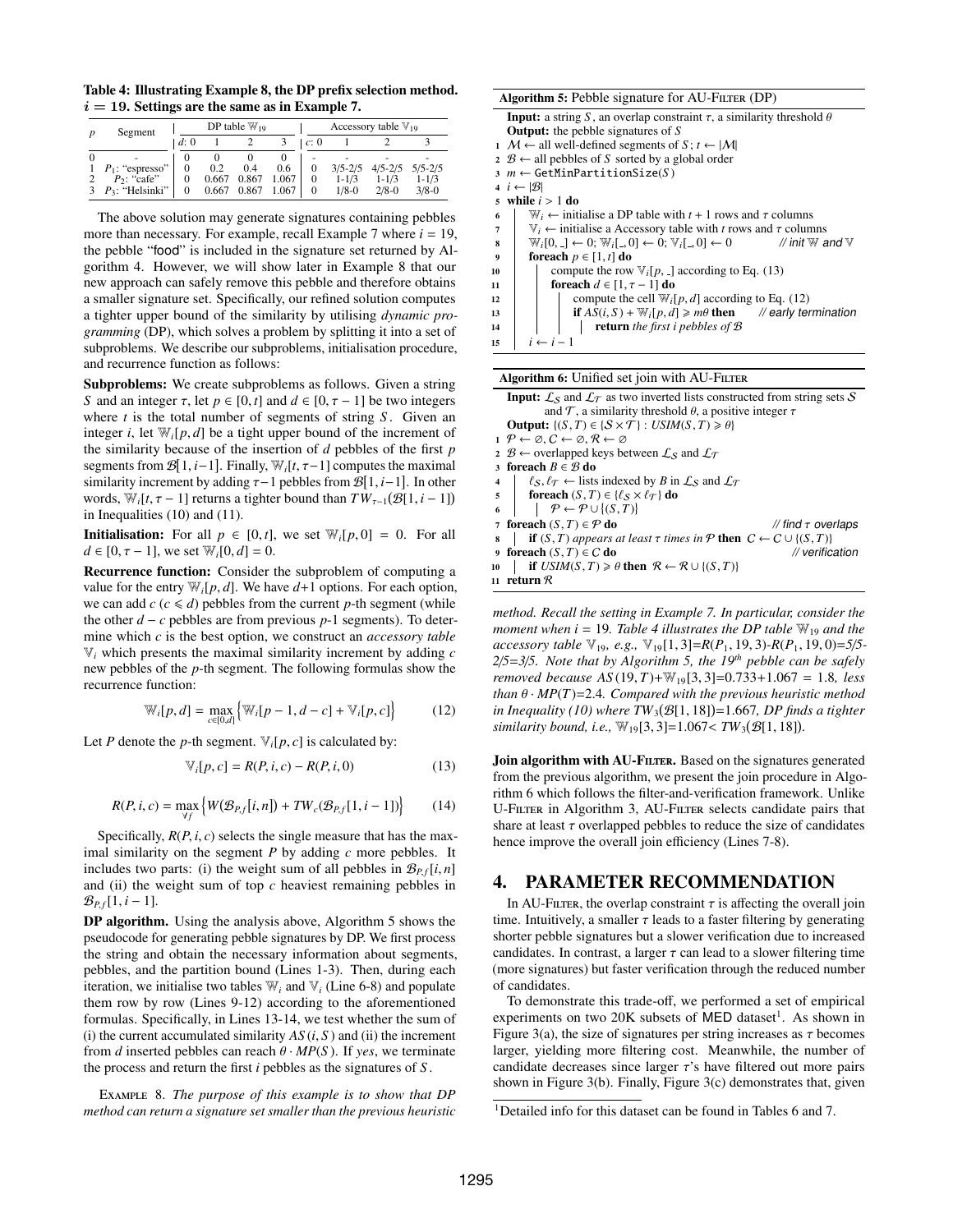Table 5: Table of notations used in Section [4.](#page-6-0)

<span id="page-7-1"></span><span id="page-7-0"></span>

Figure 3: Different overlap constraints affecting join performance. Note that y-axes are in log scale.

different join thresholds, there exists a specific  $\tau$  which gives the optimal join time. Therefore, it is fascinating to study how to dynamically select the best  $\tau$  which minimises the join time. In this section, we will tackle this challenge by proposing an estimation and suggestion algorithm. Table [5](#page-7-1) summarises used notations.

## 4.1 The Estimator

The overview of our strategy is to build a cost model and develop a sampling-based method to estimate the effect of different  $\tau$ 's on join time to select the optimal value.

Cost model. Our first effort is to build a cost model of join time. In particular, given two collections of strings  $S, \mathcal{T}$ , and a positive integer  $\tau$ , the total cost of joining S and T using Algorithm [6](#page-6-6) consists of two parts, i.e., *filtering* and *verification*: (i) *Filtering*: the algorithm traverses common keys between two inverted lists to find string pairs having  $\tau$  overlapped pebbles. Assume that the average cost for processing one pair is  $c_f$ . Therefore, the overhead is  $c_f \cdot \sum_{p \in (\mathcal{L}_S \cap \mathcal{L}_T)} (\big| \ell(\mathcal{L}_S, p) \big| \cdot \big| \ell(\mathcal{L}_T, p) \big|$ , where *p* is a common nebble between two inverted lists  $\ell(f, \varrho)$  ( $\ell(f, \varrho)$ ) denotes a list pebble between two inverted lists,  $\ell(\mathcal{L}_S, g)$  ( $\ell(\mathcal{L}_T, g)$ ) denotes a list of strings indexed by the key *g* from the inverted lists  $\mathcal{L}_S$  ( $\mathcal{L}_T$ ). (ii) *Verification*: similarity computation is performed on all candidates. Let  $c<sub>v</sub>$  denote the average cost for verifying one string pair and  $V<sub>\tau</sub>$ be the number of candidates, the verification overhead is therefore  $c_vV_\tau$ . Let  $C_\tau$  denotes the total cost of the algorithm for  $\tau$ .

$$
C_{\tau} = C_{T_{\tau}} + C_{V_{\tau}} = c_f T_{\tau} + c_v V_{\tau}
$$
\n
$$
\tag{15}
$$

$$
T_{\tau} = \sum_{p \in (\mathcal{L}_{\mathcal{S}} \cap \mathcal{L}_{\mathcal{T}})} \left( \left| \ell(\mathcal{L}_{\mathcal{S}}, p) \right| \cdot \left| \ell(\mathcal{L}_{\mathcal{T}}, p) \right| \right) \tag{16}
$$

In the above equations,  $c_f$  and  $c_v$  can be assumed as two constants which are insensitive to  $\tau$ . Therefore, the key task is to dynamically estimate the cardinality of  $T<sub>\tau</sub>$  and  $V<sub>\tau</sub>$  given two datasets.

Bernoulli estimator. It is certainly unfeasible to run the join algorithm on full datasets to get the exact values of  $T<sub>\tau</sub>$  and  $V<sub>\tau</sub>$ . Instead, we can estimate these values using the *independent Bernoulli sampling* [\[52\]](#page-13-10), where each string in the input collection  $S(T)$  has probability  $p_s(p_t)$  for being in the sample. Therefore, a pair  $(S, T)$ has the probability  $p_s \cdot p_t$  for being sampled out. Then, the estimated value  $\hat{T}_{\tau}$  and  $\hat{V}_{\tau}$  can be computed as follows, where  $T'_{\tau}$  and  $V'_{\tau}$  denote the corresponding values computed in the sampled data:

<span id="page-7-3"></span>
$$
E[T'_{\tau}] = T_{\tau} \cdot p_s p_t \Rightarrow \hat{T}_{\tau} = \frac{T'_{\tau}}{p_s p_t}. \quad \text{Similarly, } \hat{V}_{\tau} = \frac{V'_{\tau}}{p_s p_t} \qquad (17)
$$

Both estimators  $\hat{T}_{\tau}$  and  $\hat{V}_{\tau}$  are unbiased. After obtaining  $\hat{T}_{\tau}$  and  $\hat{V}_{\tau}$ , we plug them into Equation [\(15\)](#page-7-2) to obtain estimated cost  $\hat{C}_{\tau}$ . The

<span id="page-7-6"></span>Algorithm 7: Suggesting the best  $\tau$  for AU-Filter **Input:** Samples  $\{S'_1, \dots, S'_k\}$  and  $\{T'_1, \dots, T'_k\}$  with small sampling probabilities  $p_k$  and  $p_k$  a positive integer  $p^*$  a Student's t probabilities  $p_s$  and  $p_t$ , a positive integer  $n^*$ , a Student's *t* quantile  $t_*,$  and an universe  $\mathbb U$  of  $\tau$ 's **Output:**  $\tau$  which has the minimal estimated join time 1 *n* ← 0<br>2 **repeat** repeat  $3 \mid n \leftarrow n + 1$  // refine the estimation 4 **foreach**  $\tau \in \mathbb{U}$  do<br>5 run the filteri <sup>5</sup> run the filtering stage (Lines 1-8) of Algorithm [6](#page-6-6) on samples  $S'_n$  and  $\mathcal{T}'_n$ , compute estimations  $\hat{T}^{(n)}$  and  $\hat{V}^{(n)}$  by Eq. [\(17\)](#page-7-3) 6 compute  $\hat{\mu}_{T_{\tau}}^{(n)}, \hat{\sigma}_{T_{\tau}}^{2,(n)}, \hat{\mu}_{V_{\tau}}^{(n)},$  and  $\hat{\sigma}_{V_{\tau}}^{2,(n)}$  by Eqs. [\(20](#page-7-4)[-21\)](#page-7-5)  $7 \mid$  compute the confidence interval  $CI(\hat{C}^{(n)}_{\tau})$  by Eq. [\(23\)](#page-8-2)  $\textbf{s}$  **until** *n* ≥ *n*<sup>\*</sup> *and Inequality [\(24\)](#page-8-3) holds true* 9 **return**  $\arg \min_{\tau} \left( \hat{C}_{\tau}^{(n)} \right)$  $\binom{n}{\tau}$ 

Bernoulli estimator in Equation [\(17\)](#page-7-3) is a static estimation strategy where sampling probability  $p_s$  and  $p_t$  are determined beforehand. Further, it is technically difficult to decide an optimal sampling probability, since a higher probability can improve the accuracy at the cost of increasing estimation time, while a lower probability can save estimation time but decrease its accuracy. Next, we propose a Monte Carlo-based solution to address this challenge.

## 4.2 Refinement and Parameter Suggestion

To achieve both high estimation accuracy and short estimation time, roughly speaking, our method is to generate a collection of very small samples (e.g., around 100 records in each) by using the above independent Bernoulli method. Then, we perform multiple iterations of estimation based on these samples to find the best  $\tau$  with high confidence. Key tasks in this framework consist of (i) *how to aggregate the estimation mean and variance based on the results of multiple di*ff*erent samples* and (ii) *how to decide a termination criterion ensuring both e*ffi*cient estimation and highquality suggestion*.

Mean and variance computation. To solve the first challenge, note that multiple iterations of running different samples give a series of estimations. Since all of them are independent and identically distributed (i.i.d.), the *central limit theorem* (CLT) holds such that means of estimations of  $T_{\tau}$  and  $V_{\tau}$ , i.e.,  $\hat{\mu}_{T_{\tau}}$  and  $\hat{\mu}_{V_{\tau}}$ , converges to normal distributions. That is normal distributions. That is,

$$
\hat{\mu}_{T_{\tau}} \sim \mathcal{N}\big(E[\hat{T}_{\tau}], Var[\hat{T}_{\tau}]/n\big) \text{ when } n \to \infty \tag{18}
$$

$$
\hat{\mu}_{V_{\tau}} \sim \mathcal{N}\big(E[\hat{V}_{\tau}], Var[\hat{V}_{\tau}]/n\big) \text{ when } n \to \infty \tag{19}
$$

<span id="page-7-2"></span>CLT also alludes that the mean and variance of underlying distribution,  $E[\hat{T}_{\tau}]$ ,  $Var[\hat{T}_{\tau}]/n$ ,  $E[\hat{V}_{\tau}]$ , and  $Var[\hat{V}_{\tau}]/n$ , can be estimated<br>by the sample mean and variance  $\hat{\mu}_x = \hat{\sigma}^2 - \hat{\mu}_x$  and  $\hat{\sigma}^2 = 4$ ll four by the sample mean and variance,  $\hat{\mu}_{T_{\tau}}$ ,  $\hat{\sigma}_{T_{\tau}}^2$ ,  $\hat{\mu}_{V_{\tau}}$ , and  $\hat{\sigma}_{V_{\tau}}^2$ . All four estimators are unbiased [59] and can be calculated by using  $\epsilon$  g an *The sample mean and variance,*  $\mu_{T_{\tau}}$ ,  $\sigma_{T_{\tau}}$ ,  $\mu_{V_{\tau}}$ , and  $\sigma_{V_{\tau}}$ . An four estimators are unbiased [\[59\]](#page-13-11) and can be calculated by using, e.g., an efficient on-line recursive formula [\[13,](#page-12-25) [22\]](#page-12-26) below:

<span id="page-7-5"></span><span id="page-7-4"></span>
$$
\hat{\mu}_{T_{\tau}}^{(n)} = \hat{\mu}_{T_{\tau}}^{(n-1)} + \frac{\hat{T}_{\tau}^{(n)} - \hat{\mu}_{T_{\tau}}^{(n-1)}}{n}
$$
\n(20)

$$
\hat{\sigma}_{T_{\tau}}^{2,(n)} = \frac{n-2}{n-1} \hat{\sigma}_{T_{\tau}}^{2,(n-1)} + n \cdot (\hat{\mu}_{T_{\tau}}^{(n)} - \hat{\mu}_{T_{\tau}}^{(n-1)})^2 \tag{21}
$$

In the above equations,  $\hat{T}^{(n)}$  stands for the Bernoulli estimator value from the *n*-th sample, i.e., by using Equation [\(17\)](#page-7-3) where  $T_{\tau}^{(n)}$  is obtained directly from the *n*-th sample. Similarly, one can replace *T* by *V* to get formulas for  $\hat{\mu}_{V_{\tau}}^{(n)}$  and  $\hat{\sigma}_{V_{\tau}}^{2(n)}$ . Recall Equation [\(15\)](#page-7-2). The mean and variance of the total cost  $\hat{C}_\tau$  can now be estimated as  $f_{\text{allow}}$ follows:

$$
\hat{\mu}_{C_{\tau}}^{(n)} = c_f \hat{\mu}_{T_{\tau}}^{(n)} + c_v \hat{\mu}_{V_{\tau}}^{(n)} \text{ and } \hat{\sigma}_{C_{\tau}}^{2,(n)} = c_f^2 \hat{\sigma}_{T_{\tau}}^{2,(n)} + c_v^2 \hat{\sigma}_{V_{\tau}}^{2,(n)} \tag{22}
$$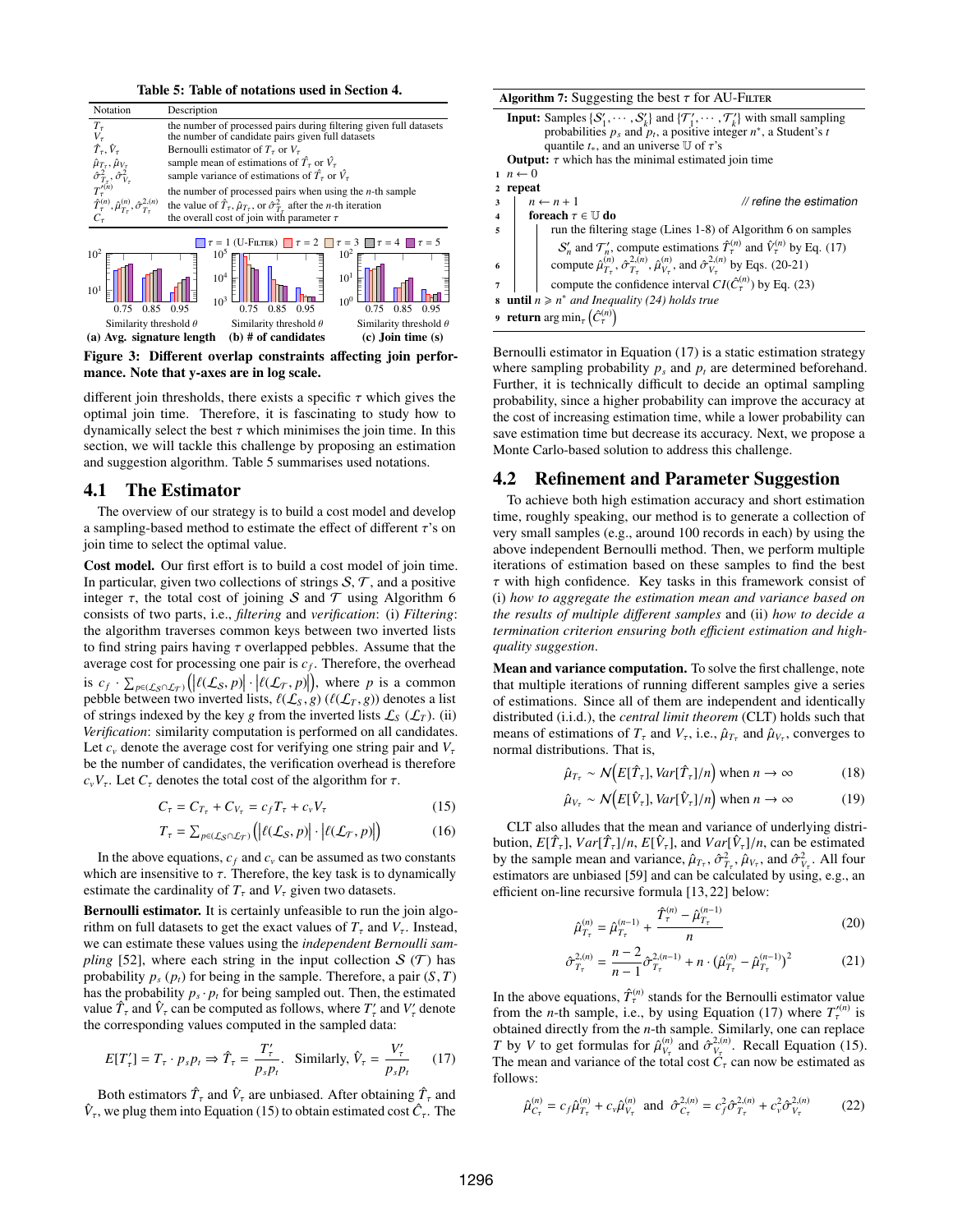Stopping criterion. To solve the second challenge, intuitively, we can safely terminate the estimation procedure once *the penalty due to a wrong suggestion is less than the overhead of running one more estimation iteration*. More precisely, to measure the penalty in the worst-case, we compute the confidence interval (CI) for the estimation  $\hat{C}_\tau^{(n)}$  of  $C_\tau$  at *n*-th iteration as follows, where  $\hat{C}_\tau^{(n)} = \hat{\mu}_{C_\tau}^{(n)}$ ,<br>*t* is an appropriate *Student's t quantile* as confidence level. *t*<sup>∗</sup> is an appropriate *Student's t quantile* as confidence level:

<span id="page-8-2"></span>
$$
CI(\hat{C}_{\tau}^{(n)}) = \left[ L_{\hat{C}_{\tau}}^{(n)}, U_{\hat{C}_{\tau}}^{(n)} \right] = \left[ \hat{\mu}_{C_{\tau}}^{(n)} - t_* \frac{\hat{\sigma}_{C_{\tau}}^{(n)}}{\sqrt{n}}, \hat{\mu}_{C_{\tau}}^{(n)} + t_* \frac{\hat{\sigma}_{C_{\tau}}^{(n)}}{\sqrt{n}} \right] \tag{23}
$$

Let U be the universe of  $\tau$ 's, and  $\tau_{\min} \in U$  the optimal  $\tau$  in the *n*-th iteration, i.e.,  $\tau_{min} = \arg min_{\tau} (\hat{C}_{\tau}^{(n)})$ . Then, we can terminate the sampling process when the following inequality holds true:

<span id="page-8-3"></span>
$$
U^{(n)}_{\hat{C}_{\tau_{\min}}} - \min_{\forall \tau \in \mathbb{U} \setminus \tau_{\min}} L^{(n)}_{\hat{C}_{\tau}} < c_f \cdot \sum_{\tau \in \mathbb{U}} T'^{(n+1)}_{\tau}
$$
 (24)

where the left-hand-side represents the maximal penalty if the suggested  $\tau_{\text{min}}$  cannot achieve the lowest cost, while the right-hand-side is the cost of running the model for one more iteration.

Finally, we are ready to present the overall suggestion process in Algorithm [7.](#page-7-6) Given *k* different small independent samples form S and  $\mathcal{T}$ , it returns the best  $\tau$  to minimise the join time. In particular, for each iteration, the algorithm runs the filtering stage of AU-FILTER for every possible  $\tau$ , obtains  $T'_{\tau}$  and  $V'_{\tau}$ , and estimates the mean<br>and variance of  $\hat{C}$  (Lines 5-7). The procedure terminates when the and variance of  $\hat{C}_\tau$  (Lines 5-7). The procedure terminates when the best  $\tau$  is found to satisfy a predefined confidence level specified by *t*<sub>∗</sub>. Note that the procedure runs at least *n*<sup>∗</sup> iterations (Line 8) to avoid the effect of instability in the early stage, known as the *burn-in* period in Monte Carlo simulations [\[35\]](#page-12-27).

## <span id="page-8-0"></span>5. EXPERIMENTAL ANALYSIS

In this section, we report an extensive experimental evaluation of proposed algorithms in this paper. Section 5.1 describes the experimental setting. Section 5.1∼5.4 respectively evaluate our similarity measure, join algorithms and parameter suggestion algorithm. Section 5.5 comparing our solution with state-of-the-art alternatives.

### 5.1 Datasets and Experimental Settings

We employed multiple datasets to evaluate algorithms in different real-world environments. The datasets differ from each other in terms of data size, taxonomy complexity, numbers of strings, tokens, and rules. A description of each dataset and its accompanying rules can be found in Tables [6](#page-8-1) and [7.](#page-8-1) Specifically, WIKI dataset includes Wikipedia category strings<sup>[2](#page-8-4)</sup>, while MED dataset<sup>[3](#page-8-5)</sup> contains research papers' keywords where all keywords can be mapped to MeSH taxonomy<sup>[4](#page-8-6)</sup>. As for knowledge sources, we employed (i) two taxonomies: *MeSH tree* and *Wikipedia categories*, containing hierarchical IS-A relations such as "Nature  $\rightarrow$  Energy  $\rightarrow$  Energy conversion → Hydro-power"; (ii) two synonym sources: *MeSH alternative names* and *Wikipedia Synonyms*[5](#page-8-7) holding equivalent terms like "myocardial infarction" vs "heart attack". All algorithms were executed by JVM 8 on a Ubuntu computer with a Xeon 2.53GHz CPU and 32GB RAM. The implementation can be downloaded at <https://github.com/HY-UDBMS/AU-Join>.

## 5.2 Evaluation of Similarity Measures

The purpose of the first set of experiments is to evaluate the performance of our unified similarity measure and the corresponding approximation algorithm.

<span id="page-8-1"></span>Table 6: Characteristics of used taxonomies and synonyms.

| Taxonomy (Height in min/avg/max)                  | Synonym   |                     |               |                             |           |  |  |  |  |
|---------------------------------------------------|-----------|---------------------|---------------|-----------------------------|-----------|--|--|--|--|
| Source                                            | $#$ nodes | Height              | Avg. fanout   | Source                      | $#$ rules |  |  |  |  |
| MeSH tree<br>Wiki categories 1,212,943 1/6.2/26   |           | $57,840$ $1/5.1/12$ | 157<br>32,300 | Aliases<br>Synonyms 680,625 | 180,259   |  |  |  |  |
| Table 7: Characteristics of used string datasets. |           |                     |               |                             |           |  |  |  |  |

| Source             | # of                 | per string (min/avg/max)     |                       |                                                 |          |  |  |  |  |
|--------------------|----------------------|------------------------------|-----------------------|-------------------------------------------------|----------|--|--|--|--|
|                    | strings              | Characters                   | Tokens                | Taxonomies                                      | Synonyms |  |  |  |  |
| MED<br><b>WIKI</b> | 293.294<br>3.512.954 | 2/110.5/452<br>2/161.5/8.588 | 1/8.4/26<br>1/8.2/277 | $0/3.2/18$ $0/4.3/15$<br>$0/6.2/185$ $0/2.0/98$ |          |  |  |  |  |

<span id="page-8-8"></span>Table 8: Effectiveness w.r.t. similarity measures. T: taxonomy; J: Jaccard; S: synonym. P: precision; R: recall; F: F-measure.

| Measure    |      | MED, $\theta$ : 0.7 |   |   | MED, 0.75 |                                                   |   | <b>WIKI, 0.7</b> |   |   | <b>WIKI, 0.75</b>                                           |      |  |
|------------|------|---------------------|---|---|-----------|---------------------------------------------------|---|------------------|---|---|-------------------------------------------------------------|------|--|
|            | P    | R                   | F | P | R         | F                                                 | P | R                | F | P | R                                                           | F    |  |
|            |      |                     |   |   |           |                                                   |   |                  |   |   | 0.88 0.27 0.42 0.85 0.19 0.32 0.81 0.26 0.40 0.79 0.15 0.25 |      |  |
| T          |      |                     |   |   |           |                                                   |   |                  |   |   | 0.89 0.12 0.20 0.86 0.09 0.17 0.83 0.08 0.15 0.83 0.05 0.10 |      |  |
| S          |      |                     |   |   |           |                                                   |   |                  |   |   | 0.88 0.60 0.71 0.88 0.56 0.68 0.86 0.02 0.03 0.86 0.02 0.03 |      |  |
| TJ         |      |                     |   |   |           |                                                   |   |                  |   |   | 0.90 0.43 0.58 0.87 0.29 0.44 0.83 0.92 0.87 0.82 0.54 0.65 |      |  |
| TS         | 0.91 |                     |   |   |           | 0.63 0.74 0.89 0.50 0.64 0.82 0.36 0.50 0.80 0.20 |   |                  |   |   |                                                             | 0.31 |  |
| JS         | 0.89 | 0.77                |   |   |           | 0.83 0.88 0.60 0.71 0.84 0.11 0.20 0.84 0.07      |   |                  |   |   |                                                             | 0.14 |  |
| <b>TJS</b> |      |                     |   |   |           |                                                   |   |                  |   |   | 0.86 0.96 0.91 0.88 0.75 0.81 0.83 0.98 0.90 0.82 0.58 0.68 |      |  |
|            |      |                     |   |   |           |                                                   |   |                  |   |   |                                                             |      |  |

Effectiveness. To evaluate the effectiveness of similarity measures, we applied a crowd-sourcing platform [\[17](#page-12-28)[–19\]](#page-12-29) to obtain 268 (MED dataset) and 961 (WIKI dataset) string pairs as ground truths. In MED, the inconsistencies are mainly due to synonyms (e.g., "mitral valve insufficiency" vs "bicuspid valves incompetence"), while in WIKI, we find typos and taxonomic-similar strings (e.g., "computer network, massively parallel computers" vs "computer networks, supercomputers"). We presented the experimental results in Table [8.](#page-8-8) Seven similarity measures are compared: Jaccard (J), Taxonomy (T), Synonym (S), and all their combinations. The quality-ofmeasures are precision (P), recall (R), and F-measure =  $\frac{2PR}{P+R}$ .

We have made several observations: (i) Single similarity measures are not capable of finding many similar strings which mix different kinds of similarities. For example, the average recall of T, J, and S is only 30% on MED and 9.6% on WIKI, resulting in low F-measure scores. (ii) The F-measure can be improved by utilising two similarity measures, since it can capture multiple similarity relations in a string pair. Moreover, different datasets favour different similarity measures. For instance, the measure that combines Jaccard and Synonym similarities (JS) works well for MED dataset, while WIKI favours taxonomy and Jaccard combination (TJ). (iii) By combining all three kinds of similarity measures (i.e. TJS), we achieved the best F-measure on all tested datasets, because the unified similarity measures can capture most similar pairs to achieve the best matching results.

Approximation Accuracy. This experiment is designed to evaluate the approximate ratio of Algorithm [1](#page-3-4) for computing the unified similarity. For each dataset, we selected 3K string pairs such that the exponential-time exact algorithm completes in a reasonable short time. We calculate the approximate ratio  $r = \frac{A^*}{4}$  $\frac{A^*}{A}$ , where  $A^*$  and  $A$ denote similarity values returned by the exact and the approximate algorithm respectively. The results are presented in Table [9,](#page-9-0) where we varied the maximal partition size *k* for each string. We use five percentile ratios:  $2<sup>nd</sup>$ ,  $25<sup>th</sup>$ ,  $50<sup>th</sup>$  (median),  $75<sup>th</sup>$ , and  $98<sup>th</sup>$ . As an example, for *k*=10 on MED data, the value 0.95 means that 50% approximations are having at least 0.95 accuracy.

We have the following observations: (i) The approximation ratio of Algorithm [1](#page-3-4) is high in practice. For example, when  $k = 9$  or 10, the accuracy of more than half string pairs is at least 0.87 and 0.9 on MED and WIKI datasets respectively. (ii) With the growth of *k*, the approximate ratio increases for both datasets. This is a little surprising result because the theoretical analysis in Theorem [2](#page-3-5) shows that the worst-case bound becomes larger with the growth

<span id="page-8-4"></span> $^2$ <https://wiki.dbpedia.org/>

<span id="page-8-5"></span> $^3$ [https://trec.nist.gov/data/t9\\_filtering.html](https://trec.nist.gov/data/t9_filtering.html)

<span id="page-8-6"></span><sup>4</sup> <https://www.nlm.nih.gov/mesh/>

<span id="page-8-7"></span><sup>&</sup>lt;sup>5</sup><https://en.wikipedia.org/wiki/Wikipedia:LCM>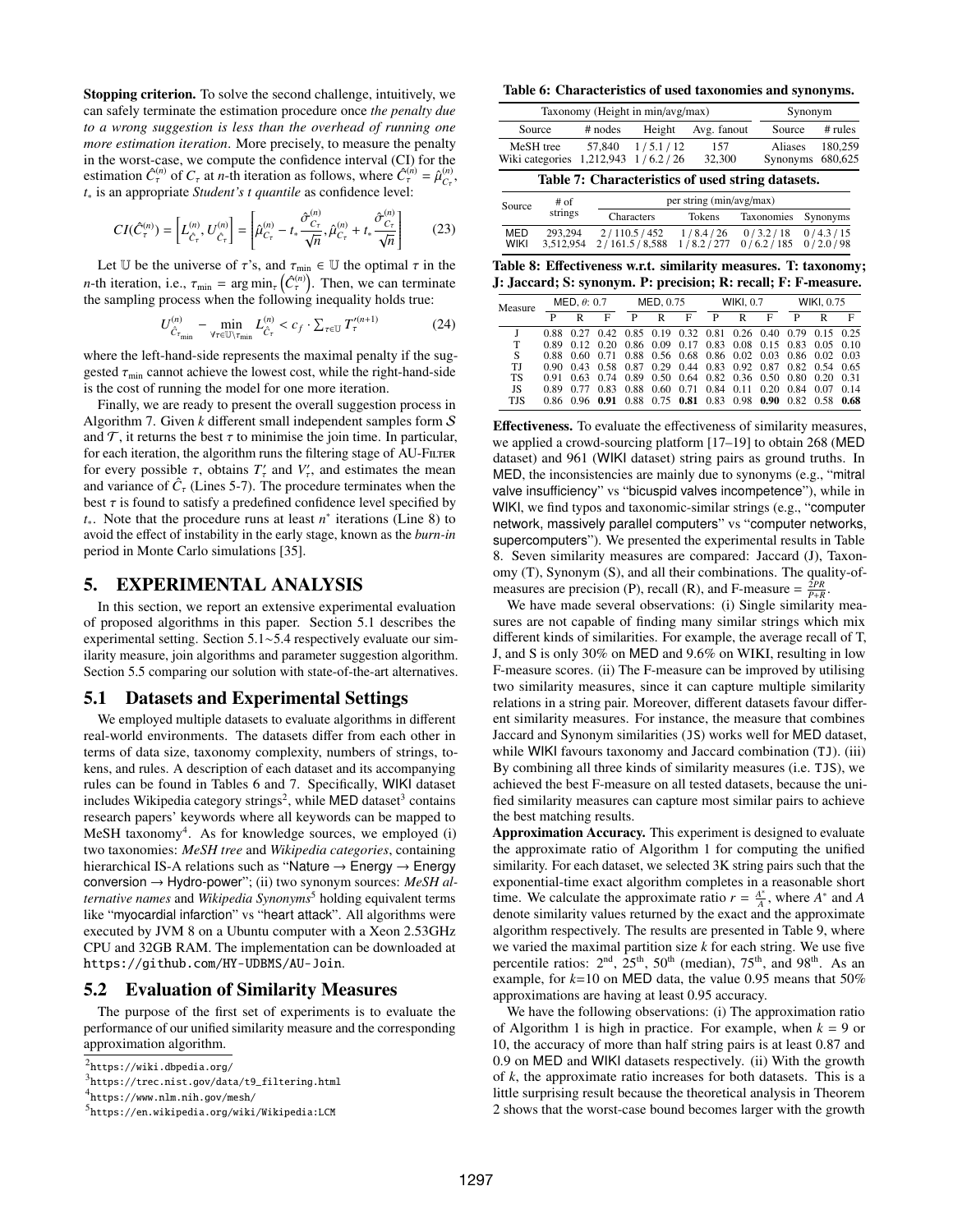<span id="page-9-0"></span>Table 9: Approximation accuracy w.r.t. longest rule size k.

<span id="page-9-1"></span>

Figure 4: Join time of proposed algorithms.

of *k*, while the empirical results manifest that approximate ratios can even improve by having a larger *k*. To explain this, we carefully examined many string instances and observed that the theoretical analysis emphasises only the worst-case when Algorithm [1](#page-3-4) selects a long rule that cannot contribute to the optimal similarity. However, in practice, a longer rule is very likely to contribute to the optimal result because it has more substantial similarity contributions. In such scenarios, Algorithm [1](#page-3-4) is more likely to return the optimal value for a larger *k*.

## 5.3 Evaluation of Similarity Join Algorithms

The second set of experiments is to evaluate the efficiency and scalability of various join algorithms. Here, we implemented all three proposed methods: U-FILTER, AU-FILTER with heuristics, and AU-FILTER with DP. We take two measures: (i) the total running time and (ii) the size of candidates (i.e., survivors of the filtering).

Join time. Figures [4](#page-9-1) depicts the time cost of proposed algorithms w.r.t. join thresholds. We made the following observations: (i) two AU-Filter-family algorithms, i.e. AU-Filter (heuristics) and AU-FILTER (DP), outperform the baseline algorithm U-FILTER. This can be explained by the fact that the AU-FILTER algorithms adaptively determine the key  $\tau$  parameter to enhance the filtering power thus produces fewer candidates. (ii) AU-FILTER (DP) is the clear winner among all three methods by about 5× faster than which with heuristics for small join thresholds. This improvement owes to the dynamic programming that ensures short prefixes such that many false positives are being removed.

To further investigate the filtering power of each algorithm with various overlap constraints, we depicted the average length of pebble signatures and the number of candidates for different algorithms in Figure [5.](#page-9-2) It shows that, AU-FILTER (heuristics) can filter out 50% to 60% candidate pairs, while AU-FILTER (DP) can prune away an impressive 70% to 90% pairs on both datasets. The dramatic reduction brought by AU-FILTER can undoubtedly accelerate the verification process.

To evaluate the effect of similarity measures on join time, we ran AU-FILTER (DP) with seven different similarity measures and presented their running times in Figure [6.](#page-9-3) We found that although TJS is the most comprehensive function, which combines three similarity measures into one measure, its performance is still comparable to a single measure. This owes to the powerful filters in AU-FILTER (DP), which significantly reduces the number of candidates for final verification. Together with the join effectiveness verified in Section 5.2, we emphasise that our unified similarity measure can return the

<span id="page-9-2"></span>

<span id="page-9-3"></span>Figure 6: Join time of AU-FILTER (DP) by similarity measures. T: taxonomy; J: Jaccard; S: synonym.

best (i.e. the most comprehensive) join results while sacrificing only a small amount of joining efficiency.

Scalability. We then assessed the effect of data sizes on join time. As seen from Figure [7,](#page-10-0) the time overhead of AU-FILTER with heuristics and DP scale better than U-FILTER. This is attributed to the adaptive signature selection in AU-FILTER, which enables join algorithms to choose the best and fewest pebble signatures to reduce running time. By using DP instead of heuristics, the scalability of AU-Filter can be even further improved with the increase of join data size. Furthermore, we broke the join time into three pieces (the time to suggest the best parameter  $\tau$ , filtering time, and verification time) in Table [10.](#page-10-1) We observed that: (i) Both filtering and verification times grows linearly instead of quadratically (considering the nature of join operations). The ability of AU-FILTER (DP) to scale up can be credited to the effective signature selection, which removes unfeasible pairs to avoid the quadratic growth of join time. (ii) The cost to suggest the best parameters takes only less than 1% overhead in most cases, which will be discussed in details in the next section.

# 5.4 Evaluation of Parameter Recommendation

The third set of experiments is to thoroughly evaluate the parameter recommendation algorithm proposed in Section [4,](#page-6-0) and understand how it accelerates the join algorithms.

Effect on join time. To study the effect of the parameter  $\tau$  on the overall join time, we implemented experiments to compare three different settings: (i) our suggested parameter, (ii) a random parameter, and (iii) the worst parameter. Table [11](#page-10-2) compares the running time with various parameter settings for two datasets. As shown in the figure, our suggested parameter can achieve the best running time, which strongly motives for its use in practice.

Accuracy and efficiency. We then systematically evaluated the recommendation accuracy with various thresholds. We ran our suggestion algorithm for 100 times with various sampled data and recommended parameters. We also exhaustively tested all possible parameter values to obtain the optimal one. The accuracy ratios of recommended parameters with various join thresholds are shown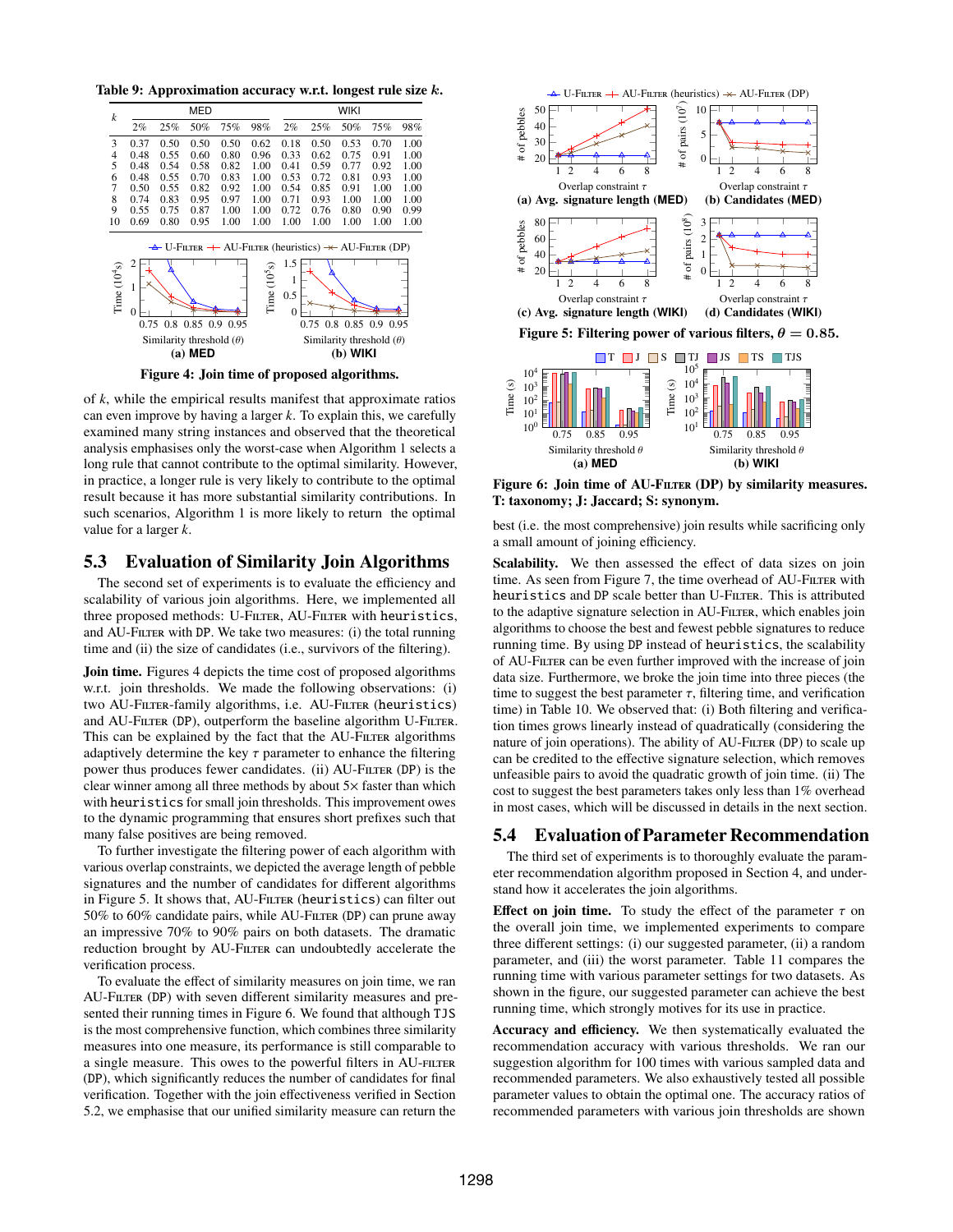<span id="page-10-0"></span>**MFD**  $(\theta = 0.9)$ Size (K) 100 140 180 220 260 300 Suggestion 14.76 15.00 14.72 15.32 14.92 14.95<br>Filtering 23.11 48.43 62.13 100.64 119.72 123.26 Filtering 23.11 48.43 62.13 100.64 119.72 123.26<br>
erification 31.69 47.97 67.67 115.06 144.68 142.54 Verification WIKI  $(\theta = 0.95)$ Size (M) 1.0 1.4 1.8 2.2 2.6 3.0 Suggestion 21.53 21.21 21.28 21.79 21.46 22.05<br>Filtering 63.13 135.32 192.54 262.15 306.52 337.07 Filtering 63.13 135.32 192.54 262.15 306.52 337.07<br>Verification 86.60 134.05 209.71 299.73 370.42 389.82 Verification 100 200 300  $\boldsymbol{0}$ 0.5 1 Dataset size (K) Time (10 3s) 1 2 3  $\Omega$ 2 4 Dataset size (M) Time (10 3s)  $\triangle$  U-Filter  $+$  AU-Filter (heuristic)  $\angle$  AU-Filter (DP) (a) **MED**  $(\theta = 0.9)$  (b) **WIKI**  $(\theta = 0.95)$ Figure 7: Scalability of proposed join algorithms.

<span id="page-10-1"></span>Table 10: Join time of AU-FILTER (DP) breaks into suggestion, filtering, and verification time (seconds).

in Table [12.](#page-11-0) In most empirical cases (95% for MED and 91% for WIKI data), our algorithm can give accurate suggestions with small samples. Note that, in this experiment setting, the size of each sample is fixed to 100 strings for both datasets, which accounts for a very small fraction of the original dataset, i.e., 0.034% for MED and 0.0028% for WIKI, meaning that our algorithm can give accurate suggestions even with a very tiny amount of samples in each iteration. As shown in Table [12,](#page-11-0) the recommendation procedure occupies less than 1% join time in most cases.

To further understand the relation between the sampling probability of each iteration and the total number of iterations, we plotted Figure [8,](#page-10-3) which depicts sampling times and the number of iterations with various sampling probabilities. An interesting finding is that, running times of the algorithm do not monotonically increase or decrease with changes of the sample probability. This can be explained by the fact that a small sampling probability needs more iterations to satisfy the predefined confidence level. Therefore, there exists an optimal sampling probability for each dataset which minimises the total suggestion time. Finding such an optimum, which strikes an appropriate balance between iteration times and sampling probabilities, is an exciting direction for future research.

## 5.5 Comparison with State-of-the-art Alternatives

The final set of experiments is to compare our algorithm with state-of-the-art alternatives. To the best of our knowledge, no previous work can handle multiple similarity measures as ours. Therefore, we select several existing algorithms and then combine their answers to provide comprehensive results. In particular, three rep-resentative alternatives are PKDUCK [\[50\]](#page-13-12) for synonym similarity, K-Join [\[46\]](#page-13-4) for taxonomy similarity, and AdaptJoin [\[53\]](#page-13-13) for grambased measurement. Executable codes of ADAPTJOIN and PKDUCK are available online<sup>[6](#page-10-4)</sup> and that of K-Join was kindly provided by the authors of [\[46\]](#page-13-4).

Effectiveness. Table [13](#page-11-1) compares the join effectiveness of different algorithms with varied datasets and join thresholds. Previous methods suffer from low recalls because each of them can capture similar strings with only one similarity measure. To improve the recall, we combine their outputs together as Combination. However, even with this enhancement, Table [13](#page-11-1) shows that our method is still better than COMBINATION, thanks to our unified framework which

<span id="page-10-2"></span>Table 11: Running time of AU-FILTER (heuristics) w.r.t. different parameter selection method.

<span id="page-10-3"></span>

|                           | Similarity threshold $(\theta)$                                                                                            | 0.75                    | 0.80                                                                                           | 0.85                           | 0.90                 | 0.95                 |
|---------------------------|----------------------------------------------------------------------------------------------------------------------------|-------------------------|------------------------------------------------------------------------------------------------|--------------------------------|----------------------|----------------------|
| <b>MED</b><br>$(10^3 s)$  | Using suggested $\tau$<br>Mean of random $\tau$<br>Using worst $\tau$                                                      | 17.30<br>24.81<br>45.04 | 6.47<br>9.47<br>17.94                                                                          | 1.88<br>2.70<br>4.39           | 0.64<br>0.92<br>1.36 | 0.09<br>0.27<br>0.72 |
| <b>WIKI</b><br>$(10^4 s)$ | Using suggested $\tau$<br>Mean of random $\tau$<br>Using worst $\tau$                                                      | 12.66<br>22.55<br>34.41 | 6.13<br>8.30<br>13.01                                                                          | 2.12<br>2.85<br>3.91           | 0.51<br>0.70<br>1.18 | 0.51<br>0.69<br>0.89 |
| Iterations $(103)$        | $\overline{2}$<br>1<br>$\overline{0}$<br>$\overline{c}$<br>0.1<br>Sample probability $(10^{-3})$<br>(a) # iterations (MED) | Time(s)<br>3            | 80<br>60<br>40<br>20<br>0<br>0.1<br>Sample probability $(10^{-3})$<br>$(b)$ Sugg. time $(MED)$ | $\overline{c}$                 | 3                    |                      |
| Iterations $(102)$        | 3<br>$\overline{c}$<br>$\mathbf{1}$<br>$\overline{0}$<br>0.3<br>$\overline{c}$<br>6<br>4                                   | Time(s)<br>8            | 20<br>10<br>$\overline{0}$<br>$\overline{c}$<br>0.3                                            | 4<br>6                         | 8                    |                      |
|                           | Sample probability $(10^{-4})$<br>$(c)$ # iterations (WIKI)                                                                |                         | (d) Sugg. time (WIKI)                                                                          | Sample probability $(10^{-4})$ |                      |                      |

Figure 8: Parameter suggestion while  $\theta = 0.8$ .  $n^* = 10$ ,  $t_* = 1.036$  (70% confidence level on two sides).

can apply a mixture of different similarity measures simultaneously. Consider one example from WIKI dataset: "Anemone Flora United States" and "Anemona Flora California" which involve two kinds of similarities: "Anemona" is a wrongly spelt "Anemone" and "California" is a state of "United States". The string similarity is less than the threshold ( $\theta = 0.8$ ) by using any individual similarity measure, e.g. Jaccard and taxonomy. In contrast, our method can seamlessly integrate two measures to recognise both types of similarities.

Join time. Finally, we compared the join efficiency of various algorithms. To make a fair comparison, we divide comparisons into four groups, such that our algorithm (i.e., AU-FILTER) is compared to one or multiple existing algorithms using the same feature. For example, to compare K-Join and AU-Filter, both algorithms use the taxonomy similarity to find similar strings. Table [14](#page-11-2) shows their average running times of ten runs. It can be seen that, our methods achieve a better performance than alternatives in most cases. This can be explained by the fact that our AU-FILTER can adaptively select the key overlapping parameter  $\tau$  to maximise the filtering power and thus reduce the time cost of verification (recall Section 4). Note that in the WIKI dataset, AU-FILTER takes more time than other alternatives under high thresholds. Such discrepancy is due to different numbers of candidates and results: for example, when  $\theta = 0.95$ , COMBINATION finds only 17 similar pairs whilst AU-FILTER returns 111 (correct) results – six times more than Combination.

## 6. RELATED WORK

Similarity measures. Historically, there exists various similarity measures to capture syntactic differences between strings, to name a few: Levenshtein [\[53\]](#page-13-13) and Hamming [\[29\]](#page-12-30) distances, cosine similarity [\[45\]](#page-13-1) and Jaccard coefficient [\[14,](#page-12-3) [30\]](#page-12-4). Cohen et al. [\[15\]](#page-12-31) experimentally compared different string similarities to perform namematching task. In recent years, there are some efforts to use semantic information to enhance the effectiveness of similarity joins, such as synonym [\[2,](#page-12-0) [3,](#page-12-32) [7,](#page-12-33) [31\]](#page-12-2) and taxonomy [\[46,](#page-13-4) [56\]](#page-13-7). In particular, Arasu et al. [\[2\]](#page-12-0) and Tao et al. [\[50\]](#page-13-12) leveraged synonym and abbreviation to extend similarity measures. Shang et al. [\[46\]](#page-13-4) proposed K-Join

<span id="page-10-4"></span> $^6$ ADAPTJOIN: https://www.cs.sfu.ca/~jnwang/projects/adapt/

PKDUCK: <https://github.com/tracyhenry/xClean>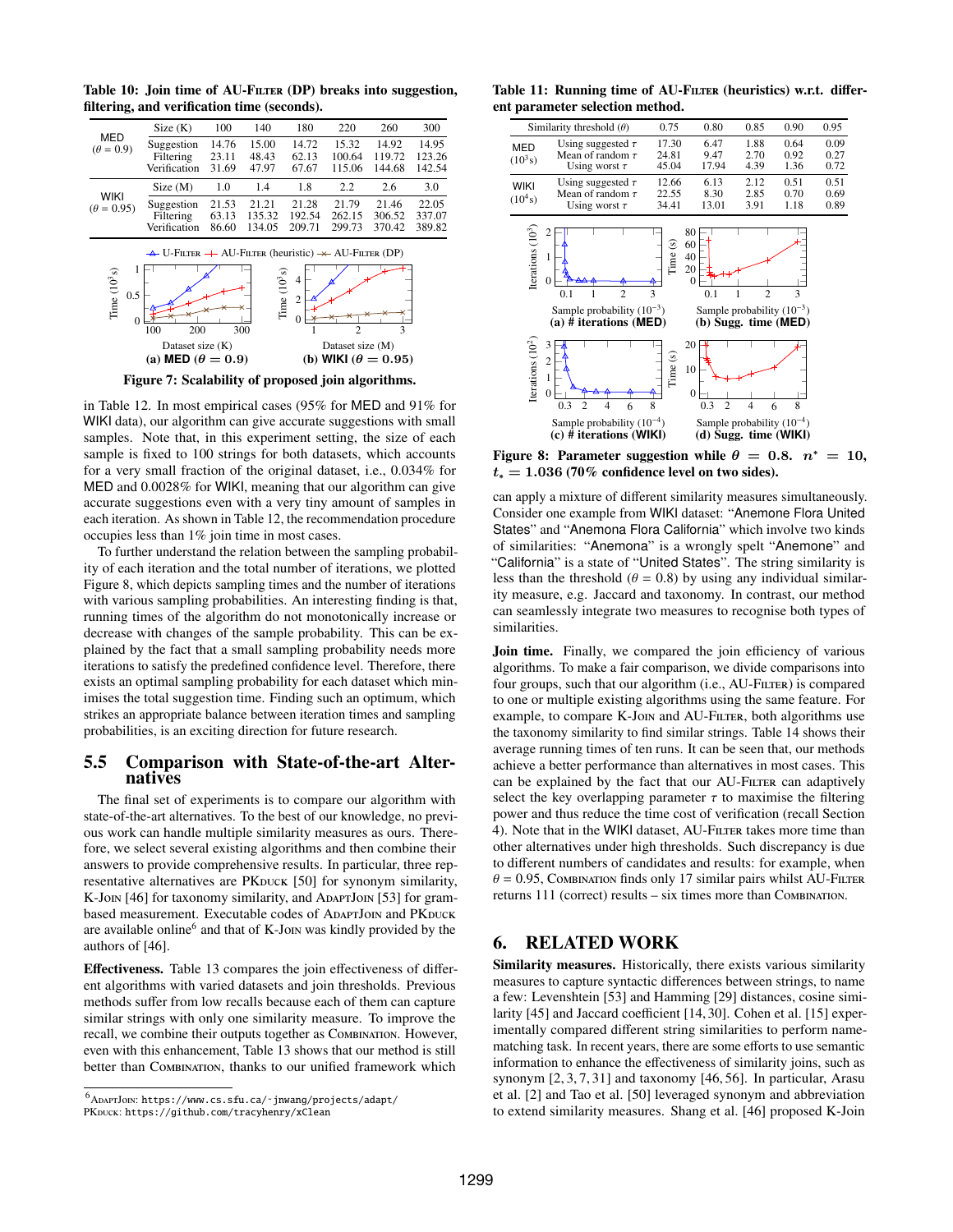<span id="page-11-0"></span>Table 12: Suggestion accuracy and the fraction on the overall join time. Results are the average of 100 runs.

| Similarity threshold $(\theta)$ |               | 0.75  | 0.80  | 0.85  | 0.90  | 0.95  |
|---------------------------------|---------------|-------|-------|-------|-------|-------|
| <b>MED</b>                      | Accuracy      | 95%   | 95%   | 99%   | 95%   | 95%   |
|                                 | Time fraction | 0.09% | 0.22% | 0.71% | 1.94% | 1.38% |
| <b>WIKI</b>                     | Accuracy      | 93%   | 100%  | 100%  | 92%   | 91%   |
|                                 | Time fraction | 0.02% | 0.03% | 0.09% | 0.35% | 0.34% |

<span id="page-11-1"></span>Table 13: Effectiveness of our measure vs existing algorithms.

| Measure         | MED, $\theta$ : 0.7 |  |   | MED, 0.75 |   |   | <b>WIKI, 0.7</b> |   |                                                             | <b>WIKI, 0.75</b> |   |  |
|-----------------|---------------------|--|---|-----------|---|---|------------------|---|-------------------------------------------------------------|-------------------|---|--|
|                 | P                   |  | F | P         | R | F | P                | R | F                                                           | P                 | R |  |
| K-JOIN          |                     |  |   |           |   |   |                  |   | 0.89 0.12 0.20 0.86 0.09 0.17 0.83 0.08 0.15 0.83 0.05 0.10 |                   |   |  |
| <b>ADAPTION</b> |                     |  |   |           |   |   |                  |   | 0.81 0.19 0.30 0.79 0.15 0.25 0.71 0.28 0.40 0.64 0.15 0.24 |                   |   |  |
| <b>PK</b> DUCK  |                     |  |   |           |   |   |                  |   | 0.78 0.19 0.31 0.80 0.17 0.28 0.64 0.10 0.18 0.67 0.06 0.10 |                   |   |  |
| COMBINATION     |                     |  |   |           |   |   |                  |   | 0.82 0.48 0.61 0.80 0.41 0.54 0.75 0.37 0.50 0.75 0.22 0.34 |                   |   |  |
| <b>Ours</b>     |                     |  |   |           |   |   |                  |   | 0.86 0.96 0.91 0.88 0.75 0.81 0.83 0.98 0.90 0.82 0.58 0.68 |                   |   |  |

to introduce taxonomy knowledge in string matching. Further, K-Join<sup>+</sup> [\[46\]](#page-13-4) adds an ad-hoc operation to match multiple taxonomy nodes through approximate match preprocessing. This paper pushes the frontier forward by proposing a new unified similarity framework to seamlessly integrates different similarity measures together.

Similarity join algorithms. There are a plethora of studies on efficient string similarity joins (e.g. [\[8,](#page-12-1) [14,](#page-12-3) [41,](#page-12-34) [43\]](#page-12-22)). Jiang et al. [\[27\]](#page-12-35) performed an experimental survey to compare different similarity join algorithms. The widely-adopted technique is prefix filtering. A few papers recently aim to reduce the number of candidates in the prefix filtering. For example, Xiao et al. [\[55\]](#page-13-0) employed additional filters to enhance the filtering power, and Rong et al. [\[43\]](#page-12-22) proposed multiple global orderings to perform filtering and join their results to reduce false positives. Wang et al. [\[53\]](#page-13-13) provided a cost model to select an appropriate prefix for each string judiciously. However, the existing methods cannot be straightforwardly adopted in our problem because our measure requires to involve multiple different similarity measures simultaneously to render a global similarity.

Machine learning for string similarity. Machine learning-based methods aim to support string similarity matching by learning a group of similar string as examples. In particular, Islam et al. [\[26\]](#page-12-36) determines the similarity of two pieces of text from semantic and syntactic information through supervised and unsupervised learning. Papers [\[34,](#page-12-37)[44\]](#page-13-14) parameterise different measures using machine learning techniques to choose an appropriate weight for each measure. Further, there are approaches aiming to learn a similarity model through logistic regression [\[51\]](#page-13-15), SVM [\[11\]](#page-12-38), or vector embedding (e.g. word2vec [\[36\]](#page-12-39) and GloVe [\[40\]](#page-12-40)). This paper differentiates from above previous works by addressing the important issue of efficiency for similarity joins on large size of records.

## 7. CONCLUSION

We have studied a problem of integrating multiple similarity measures for improving the quality of string similarity joins. We proposed a unified similarity measure as well as its efficient computation algorithm. To perform joins efficiently, we have developed several pebble-based filtering strategy which judiciously selecting signature size and type. Experiments based on real datasets exhibit the superiority of proposed algorithms for both effectiveness and efficiency.

## 8. APPENDIX

Proof (Sketch) of Theorem [1.](#page-2-6) We now show a reduction from *maximum independent set* (MIS) [\[39\]](#page-12-41) to our problem USIM that operates in polynomial time. Given a graph  $G = (V, \mathcal{E})$  of MIS, we can build an instance of USIM as follows. For each vertex  $u_i \in \mathcal{V}$ , we create two tokens  $m_i$ ,  $n_i$  and for each edge  $e_i \in \mathcal{E}$ , we create<br>another two tokens  $n_i$ ,  $a_i$ . Then let  $S = (||\mathbf{w}|| \mathbf{w}_i)||(|||\mathbf{w}_i|| \mathbf{w}_i)$  and another two tokens  $p_i, q_i$ . Then let  $S = (\bigcup_{i=1}^{|\mathcal{V}|} m_i) \cup (\bigcup_{j=1}^{|\mathcal{E}|} p_j)$  and

<span id="page-11-2"></span>Table 14: Join time (s) of our algorithm vs existing methods.

| Method                          | MED(100K)                                                   |              |                |            |            | <b>WIKI (100K)</b> |                                                    |            |                                      |            |
|---------------------------------|-------------------------------------------------------------|--------------|----------------|------------|------------|--------------------|----------------------------------------------------|------------|--------------------------------------|------------|
|                                 | $\theta$ : 0.75                                             | 0.8          | 0.85           | 0.9        | 0.95       | 0.75               | 0.8                                                | 0.85       | 0.9                                  | 0.95       |
| K-JOIN<br>Ours(T)               | 2.8<br>2.6                                                  | 2.7<br>2.6   | 2.2<br>2.2     | 2.1<br>2.1 | 1.8<br>1.8 | 5.4<br>4.5         | 5.0<br>4.3                                         | 3.1<br>2.9 | 3.0<br>2.9                           | 2.7<br>2.7 |
| ADAPT.JOIN<br>Ours $(1)$        | 1045.8 675.4 270.6 48.3 10.5<br>597.9                       | 217.0        | 85.5 20.9 10.3 |            |            | 1301.3             | 1360.2 1044.6 480.6 120.0 16.9<br>644.5 274.2 62.6 |            |                                      | 11.3       |
| <b>PK</b> DUCK<br>Ours $(S)$    | 51.6<br>20.8                                                | 30.6<br>18.0 | 15.1<br>14.7   | 8.3<br>7.0 | 74<br>6.8  | 39.5<br>15.8       | 17.3<br>11.1                                       | 8.6<br>8.0 | 3.5<br>4.3                           | 14<br>3.2  |
| <b>COMBINATION</b><br>Ours(TJS) | 1100.2 708.7 287.9 58.7 19.1<br>842.1 413.8 253.7 54.7 18.9 |              |                |            |            | 1405.1<br>1418.1   | 1066.9<br>694.7                                    |            | 492.3 126.5 21.0<br>308.9 113.5 22.4 |            |

*T* =  $\left(\bigcup_{i=1}^{|V|} n_i\right) \cup \left(\bigcup_{j=1}^{|E|} q_j\right)$ . To construct synonym rules, for each vertex  $u_i \in \mathcal{V}$ , we generate one rule  $R_i : \{m_i\} \cup \{p_j | \exists e_j \text{ connects } u_i \}$  $\rightarrow$  *n<sub>i</sub>* with a weight *C*(*R<sub>i</sub>*) = 1. For example, consider a simple graph with two nodes  $v_1$  and  $v_2$  and one edge between them. Then we can construct  $S = \{m_1, m_2, p_1\}$  and  $T = \{n_1, n_2, q_1\}$  and two synonym rules:  $R_1 : \{m_1, p_1\} \to n_1$  and  $R_2 : \{m_2, p_1\} \to n_2$ . Our goal is to prove that finding a maximum independent set for MIS is equivalent to compute a unified similarity on USIM .

First, we observe that given arbitrary partitions  $P<sub>S</sub>$  and  $P<sub>T</sub>$  in USIM,  $\max\{|\mathcal{P}_S|, |\mathcal{P}_T|\} = |\mathcal{V}| + |\mathcal{E}|$ , because (i)  $|\mathcal{P}_T| = |\mathcal{V}| + |\mathcal{E}|$ regardless how many rules are selected, and (ii)  $|\mathcal{P}_s| \leq |\mathcal{V}| + |\mathcal{E}|$ . Therefore, the denominator of Equation [\(6\)](#page-2-4) is fixed. Hence, computing the maximal numerator of Equation [\(6\)](#page-2-4) is equivalent to finding the maximum independent set in  $G$ , because each rule corresponds one vertex and we cannot select any two connected vertices (rules) simultaneously.

Proof (Sketch) of Theorem [2.](#page-3-5) Suppose that *I*<sup>∗</sup> is the optimal solution. Let  $n(I)$  and  $d(I)$  denote the nominator and denominator of Equation [\(6\)](#page-2-4) for a solution *I*. By the definition of approximate ratio,

<span id="page-11-5"></span>
$$
\frac{USIM(I^*)}{USIM(I)} = \frac{n(I^*)/d(I^*)}{n(I)/d(I)} = \frac{n(I^*)}{n(I)} \cdot \frac{d(I)}{d(I^*)}
$$
(25)

Since SquareImp [\[10\]](#page-12-18) can provide the guarantee on the approximation quality of w-MIS problem, we have

<span id="page-11-3"></span>
$$
\frac{n(I^*)}{n(I)} \leq \frac{t}{t-1} \cdot \frac{k+1}{2} \tag{26}
$$

Furthermore, since any synonym rule or taxonomy pair contains at most *k*-1 tokens in one-side, we have

<span id="page-11-4"></span>
$$
\frac{d(I)}{d(I^*)} \le k - 1\tag{27}
$$

By applying Inequalities [\(26\)](#page-11-3) and [\(27\)](#page-11-4) with Equation [\(25\)](#page-11-5), we can establish the approximation ratio, as desired. Further, we construct an instance to show that the bound of  $d(I)$ , i.e. Equation [\(27\)](#page-11-4), is indeed tight. Let *m*, *n*, *p*, and *q* denote the set of tokens of cardinalities  $k - 1$ , 1,  $(k - 1)^2$ , and  $k - 1$ . Define a string *S* containing *k* tokens:  $\{m_1, \dots, m_{k-1}, q_1\}$ , and *T* containing  $k(k-1)$  tokens:  ${n_1, p_1, \dots, p_{(k-1)^2}, q_2, \dots, q_{k-1}}$ . We then construct  $k+1$  synonym rules. The first  $k - 1$  rules are:  $R_i = \{m_i\} \rightarrow \{p_{(k-1)i-(k-2)}, \dots, p_{(k-1)i}\}\$ <br>  $(i \in [1 \mid k-1])$  the *k*-th rule:  $R_i = \{a_i\} \rightarrow \{p_i, q_2, \dots, q_{i-1}\}$  and the  $(i \in [1, k-1])$ , the *k*-th rule:  $R_k = \{q_1\} \rightarrow \{n_1, q_2, \dots, q_{k-1}\}$ , and the final rule:  $R_{i,j} = \{m_1, \dots, m_{i,j}\} \rightarrow \{n_j\}$ . We can assign the weights final rule:  $R_{k+1} = \{m_1, \dots, m_{k-1}\} \rightarrow \{n_1\}$ . We can assign the weights for all rules such that  $C(R_{k+1}) \le \sum_{k=1}^{k} C(R_{k+1}) \le \sum_{k=1}^{k} C^2(R_{k+1}) \le \sum_{k=1}^{k} C^2(R_{k+1})$ for all rules such that  $C(R_{k+1}) < \sum_{i=1}^{k} C(R_i), C^2(R_{k+1}) > \sum_{i=1}^{k} C^2(R_i),$ and  $\frac{1}{t}$ rithm [1](#page-3-4) uses SquareImp to select  $R_{k+1}$  in Line 1, and the heuristics in  $\sum_{i=1}^k C(R_i)$  $\frac{C(R_i)}{k} - \frac{C(R_{k+1})}{k(k-1)}$  given an arbitrary value *t*. Note that Algo-Lines 3-4 cannot improve this result. Thus, this ends up with the solution  $d(I) = k(k - 1)$ . In contrast, the optimal solution  $I^*$  can select  $R_1, \dots, R_k$  to achieve  $d(I^*) = k$ . This yields  $d(I)/d(I^*) = k - 1$ .<br>Finally to analyse the time complexity note that Souverlappe

Finally, to analyse the time complexity, note that SquareImp runs in polynomial of  $t \cdot n$  [\[10\]](#page-12-18). Further, Lines 3-4 of Algorithm [1](#page-3-4) run for at most  $\lfloor t \rfloor$  iterations, and each iteration checks claws whose number is polynomial in *n*. Therefore, the overall time complexity is still polynomial in  $t \cdot n$ .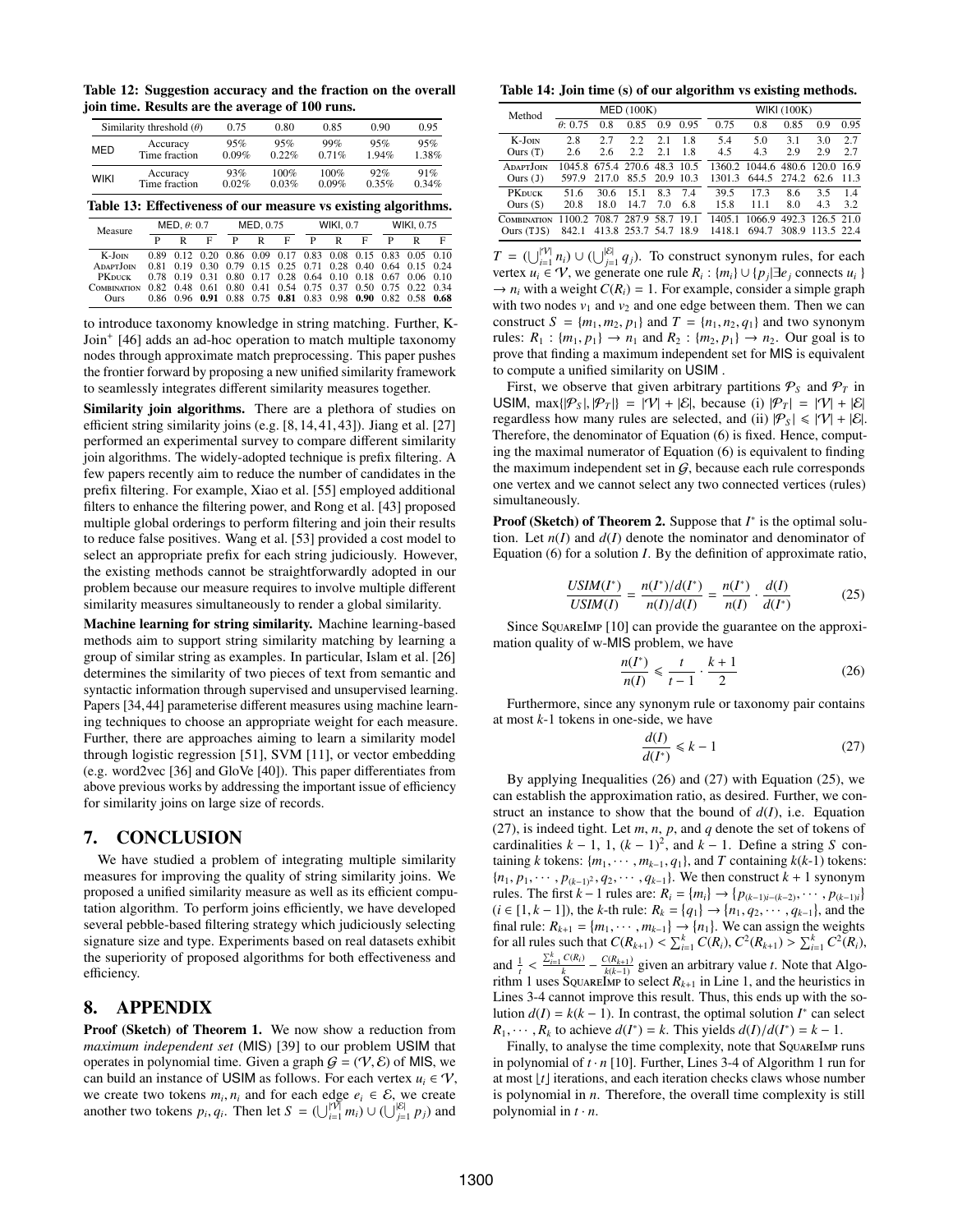# 9. REFERENCES

- <span id="page-12-9"></span>[1] R. Ananthakrishna, S. Chaudhuri, and V. Ganti. Eliminating fuzzy duplicates in data warehouses. In *VDLB*, pages 586–597, 2002.
- <span id="page-12-0"></span>[2] A. Arasu, S. Chaudhuri, and R. Kaushik. Transformation-based framework for record matching. In *ICDE*, pages 40–49, 2008.
- <span id="page-12-32"></span>[3] A. Arasu, S. Chaudhuri, and R. Kaushik. Learning string transformations from examples. *PVLDB*, 2(1):514–525, 2009.
- <span id="page-12-14"></span>[4] E. M. Arkin and R. Hassin. On local search for weighted *k*-set packing. *Math. Oper. Res.*, 23(3):640–648, 1998.
- <span id="page-12-7"></span>[5] S. Auer, C. Bizer, G. Kobilarov, J. Lehmann, R. Cyganiak, and Z. G. Ives. Dbpedia: A nucleus for a web of open data. In *ISWC*, pages 722–735, 2007.
- <span id="page-12-15"></span>[6] V. Bafna, B. O. Narayanan, and R. Ravi. Nonoverlapping local alignments (weighted independent sets of axis-parallel rectangles). *Discrete Applied Mathematics*, 71(1-3):41–53, 1996.
- <span id="page-12-33"></span>[7] J. Barbay, A. Golynski, J. I. Munro, and S. S. Rao. Adaptive searching in succinctly encoded binary relations and tree-structured documents. In *CPM*, pages 24–35, 2006.
- <span id="page-12-1"></span>[8] R. J. Bayardo, Y. Ma, and R. Srikant. Scaling up all pairs similarity search. In *WWW*, pages 131–140. ACM, 2007.
- <span id="page-12-5"></span>[9] A. Behm, S. Ji, C. Li, and J. Lu. Space-constrained gram-based indexing for efficient approximate string search. In *ICDE*, pages 604–615, 2009.
- <span id="page-12-18"></span>[10] P. Berman. A  $d/2$  approximation for maximum weight independent set in *d*-claw free graphs. In *SWAT*, volume 1851 of *Lecture Notes in Computer Science*, pages 214–219. Springer, 2000.
- <span id="page-12-38"></span>[11] M. Bilenko and R. J. Mooney. Adaptive duplicate detection using learnable string similarity measures. In *Proceedings of the Ninth ACM SIGKDD International Conference on Knowledge Discovery and Data Mining*, KDD '03, pages 39–48, 2003.
- <span id="page-12-21"></span>[12] B. Chandra and M. M. Halldórsson. Greedy local improvement and weighted set packing approximation. *J. Algorithms*, 39(2):223–240, 2001.
- <span id="page-12-25"></span>[13] C. Chatfied and A. J. Collins. *Introduction to multivariate analysis*. Springer, 2013.
- <span id="page-12-3"></span>[14] S. Chaudhuri, V. Ganti, and R. Kaushik. A primitive operator for similarity joins in data cleaning. In *ICDE*, page 5, 2006.
- <span id="page-12-31"></span>[15] W. W. Cohen, P. D. Ravikumar, and S. E. Fienberg. A comparison of string distance metrics for name-matching tasks. In *IIWeb*, pages 73–78, 2003.
- <span id="page-12-17"></span>[16] C. Dela Higuera. *Grammatical inference: learning automata and grammars*. Cambridge University Press, 2010.
- <span id="page-12-28"></span>[17] Z. Dong, J. Fan, Lu, X. Du, and T. W. Ling. Using crowdsourcing for fine-grained entity type completion in knowledge bases. In *APWeb*/*WAIM (2)*, volume 10988 of *Lecture Notes in Computer Science*, pages 248–263. Springer, 2018.
- [18] Z. Dong, J. Lu, and T. W. Ling. PANDA: A platform for academic knowledge discovery and acquisition. In *BigComp*, pages 10–17, 2016.
- <span id="page-12-29"></span>[19] Z. Dong, J. Lu, T. W. Ling, J. Fan, and Y. Chen. Using hybrid algorithmic-crowdsourcing methods for academic knowledge acquisition. *Cluster Computing*, 20(4):3629–3641, 2017.
- <span id="page-12-8"></span>[20] M. Färber, F. Bartscherer, C. Menne, and A. Rettinger. Linked data quality of dbpedia, freebase, opencyc, wikidata, and YAGO. *Semantic Web*, 9(1):77–129, 2018.
- <span id="page-12-10"></span>[21] E. Ferrara, P. D. Meo, G. Fiumara, and R. Baumgartner. Web data extraction, applications and techniques: A survey. *Knowl.-Based Syst.*, 70:301–323, 2014.
- <span id="page-12-26"></span>[22] T. Finch. Incremental calculation of weighted mean and variance. *University of Cambridge*, 4:11–5, 2009.
- <span id="page-12-24"></span>[23] M. R. Garey, D. S. Johnson, and L. Stockmeyer. Some simplified np-complete problems. In *Proceedings of the sixth annual ACM symposium on Theory of computing*, pages 47–63. ACM, 1974.
- <span id="page-12-19"></span>[24] M. M. Halldórsson and J. Radhakrishnan. Greed is good: Approximating independent sets in sparse and bounded-degree graphs. *Algorithmica*, 18(1):145–163, 1997.
- <span id="page-12-16"></span>[25] C. A. J. Hurkens and A. Schrijver. On the size of systems of sets every t of which have an sdr, with an application to the worst-case ratio of heuristics for packing problems. *SIAM J. Discrete Math.*, 2(1):68–72, 1989.
- <span id="page-12-36"></span>[26] A. Islam and D. Z. Inkpen. Semantic text similarity using corpus-based word similarity and string similarity. *TKDD*, 2(2):10:1–10:25, 2008.
- <span id="page-12-35"></span>[27] Y. Jiang, G. Li, J. Feng, and W. Li. String similarity joins: An experimental evaluation. *PVLDB*, 7(8):625–636, 2014.
- <span id="page-12-23"></span>[28] D. S. Johnson. Approximation algorithms for combinatorial problems. *J. Comput. Syst. Sci.*, 9(3):256–278, 1974.
- <span id="page-12-30"></span>[29] G. Kondrak. *N*-gram similarity and distance. In *SPIRE*, pages 115–126, 2005.
- <span id="page-12-4"></span>[30] C. Li, J. Lu, and Y. Lu. Efficient merging and filtering algorithms for approximate string searches. In *ICDE*, 2008.
- <span id="page-12-2"></span>[31] J. Lu, C. Lin, W. Wang, C. Li, and H. Wang. String similarity measures and joins with synonyms. In *SIGMOD*, pages 373–384, 2013.
- <span id="page-12-6"></span>[32] J. Lu, C. Lin, W. Wang, C. Li, and X. Xiao. Boosting the quality of approximate string matching by synonyms. *ACM Trans. Database Syst.*, 40(3):15:1–15:42, 2015.
- <span id="page-12-11"></span>[33] Y. Lu, J. Lu, G. Cong, W. Wu, and C. Shahabi. Efficient algorithms and cost models for reverse spatial-keyword k-nearest neighbor search. *ACM Trans. Database Syst.*, 39(2):13:1–13:46, May 2014.
- <span id="page-12-37"></span>[34] P. Malakasiotis. Paraphrase recognition using machine learning to combine similarity measures. In *ACL*/*IJCNLP (Student Research Workshop)*, pages 27–35. The Association for Computer Linguistics, 2009.
- <span id="page-12-27"></span>[35] S. P. Meyn and R. L. Tweedie. *Markov chains and stochastic stability*. Springer Science & Business Media, 2012.
- <span id="page-12-39"></span>[36] T. Mikolov, K. Chen, G. Corrado, and J. Dean. Efficient estimation of word representations in vector space. In *ICLR (Workshop)*, 2013.
- <span id="page-12-20"></span>[37] C. Moore and S. Mertens. *The nature of computation*. OUP Oxford, 2011.
- <span id="page-12-13"></span>[38] J. Munkres. Algorithms for the assignment and transportation problems. *Journal of the Society for Industrial and Applied Mathematics*, 5(1):32–38, 1957.
- <span id="page-12-41"></span>[39] T. Oosterwijk. On local search and LP and SDP relaxations for k-set packing. *CoRR*, abs/1507.07459, 2015.
- <span id="page-12-40"></span>[40] J. Pennington, R. Socher, and C. D. Manning. Glove: Global vectors for word representation. In *EMNLP*, pages 1532–1543. ACL, 2014.
- <span id="page-12-34"></span>[41] J. Qin and C. Xiao. Pigeonring: A principle for faster thresholded similarity search. *PVLDB*, 12(1):28–42, 2018.
- <span id="page-12-12"></span>[42] E. Rahm and H. H. Do. Data cleaning: Problems and current approaches. *IEEE Data Eng. Bull.*, 23(4):3–13, 2000.
- <span id="page-12-22"></span>[43] C. Rong, W. Lu, X. Wang, X. Du, Y. Chen, and A. K. H. Tung.